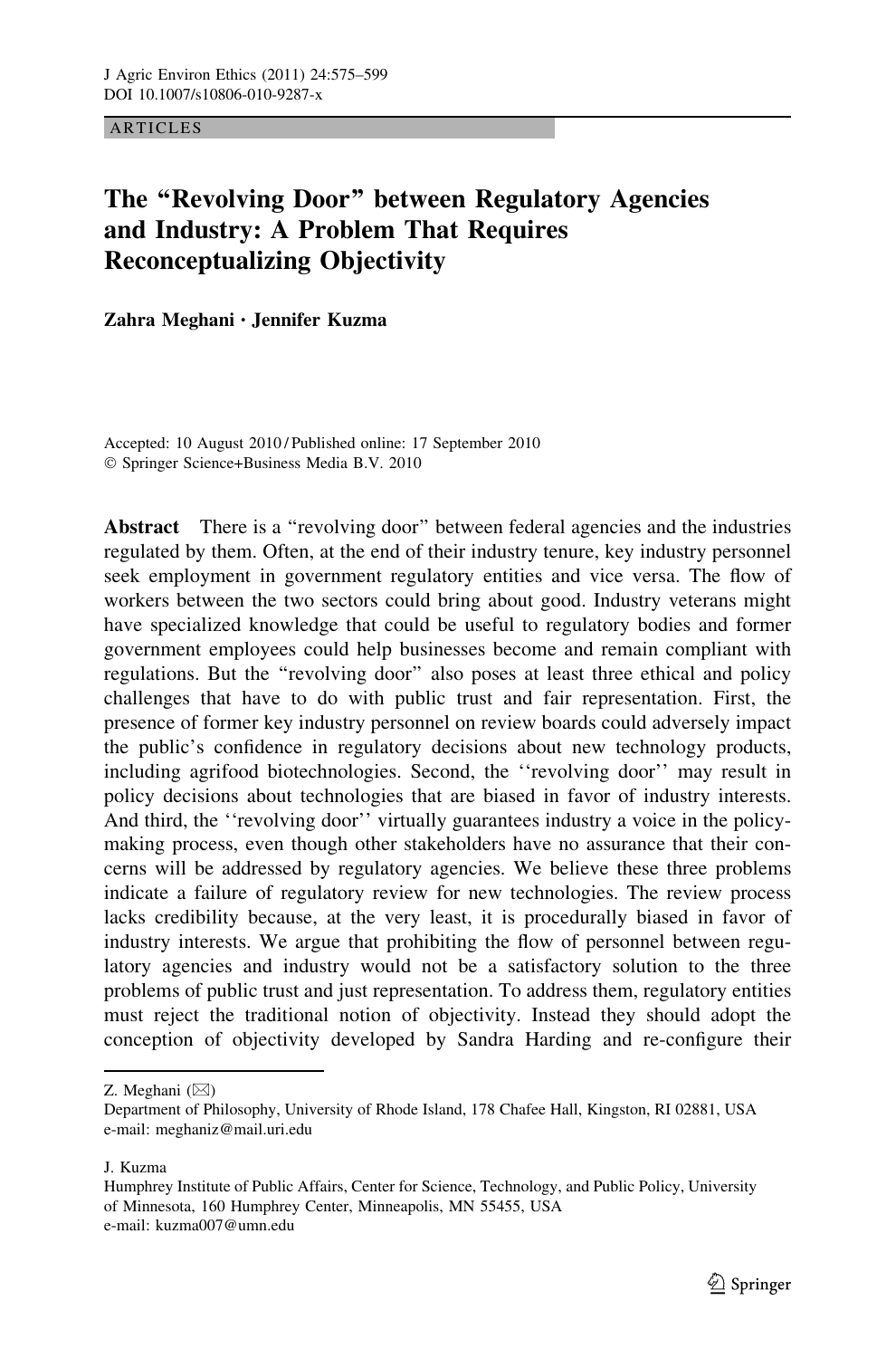regulatory review on the basis of it. That will ensure that a heterogeneous group of stakeholders is at the decision-making table. The fair representation of interests of different constituencies in the review process could do much to inspire warranted public confidence in regulatory protocols and decisions.

Keywords Ethics · Conflict of interest · Genetically modified (GM) organisms · Objectivity - Policy - Regulatory agencies - Revolving door - Risk assessment

# Introduction

Several reports have documented the back and forth flow of key personnel between the United States (US) government regulatory agencies and industry, or, in other words, the "revolving door" phenomenon (Mattera  $2004$ ; RDWG  $2005$ ).<sup>1</sup> Often, the movement of personnel between the two sectors occurs during time periods such that persons who were involved in the development of certain products as industry employees, upon finding work at a federal agency, participate in the government regulatory review of those very technologies. There are potential benefits to the revolving door. Industry veterans might have specialized knowledge that could be useful to regulatory bodies and vice versa. However, the revolving door between the two sectors raises at least three ethical and policy issues that have to do with public trust and democratic representation of interests in the regulatory process. In this paper, we argue that addressing those problems requires that regulatory agencies like the US' Food and Drug Administration eschew their commitment to the traditional conception of objectivity. We hold that they should base their regulatory review practices on an alternative notion of objectivity, specifically, ''strong objectivity'' (Harding 1998, 2004).

In the first section, we review evidence and examples of the revolving door between US regulatory agencies and industry over a number of years. We also consider US policies aimed at addressing the conflicts of interest resulting from the revolving door. Then, in the second section, we analyze three ethical issues and policy problems concerning public trust and democratic decision-making that arise because of the revolving door phenomenon. They are as follows:

- 1. Policy decisions about new technologies might be biased in favor of industry.<sup>2</sup>
- 2. The existence of the revolving door could adversely impact the public's confidence in new technological products, review protocols, regulatory decisions about them, and the government in general.

<sup>&</sup>lt;sup>1</sup> Due to space constraints, we consider the phenomenon of the revolving door in the US only.

<sup>&</sup>lt;sup>2</sup> We recognize that not all businesses that form a particular industry will necessarily have the same interests in every regards. For instance, in certain respects the interests of small scale farms that produce organic vegetables are very different from those of the companies that engage in large scale farming using pesticides. We are also aware that trade groups and associations with considerable lobbying clout tend to represent the concerns of the powerful members of industries. In the fourth section of the paper, we address the conflicts of interests that might exist between different subgroups comprising a particular industry and we offer a way of addressing them.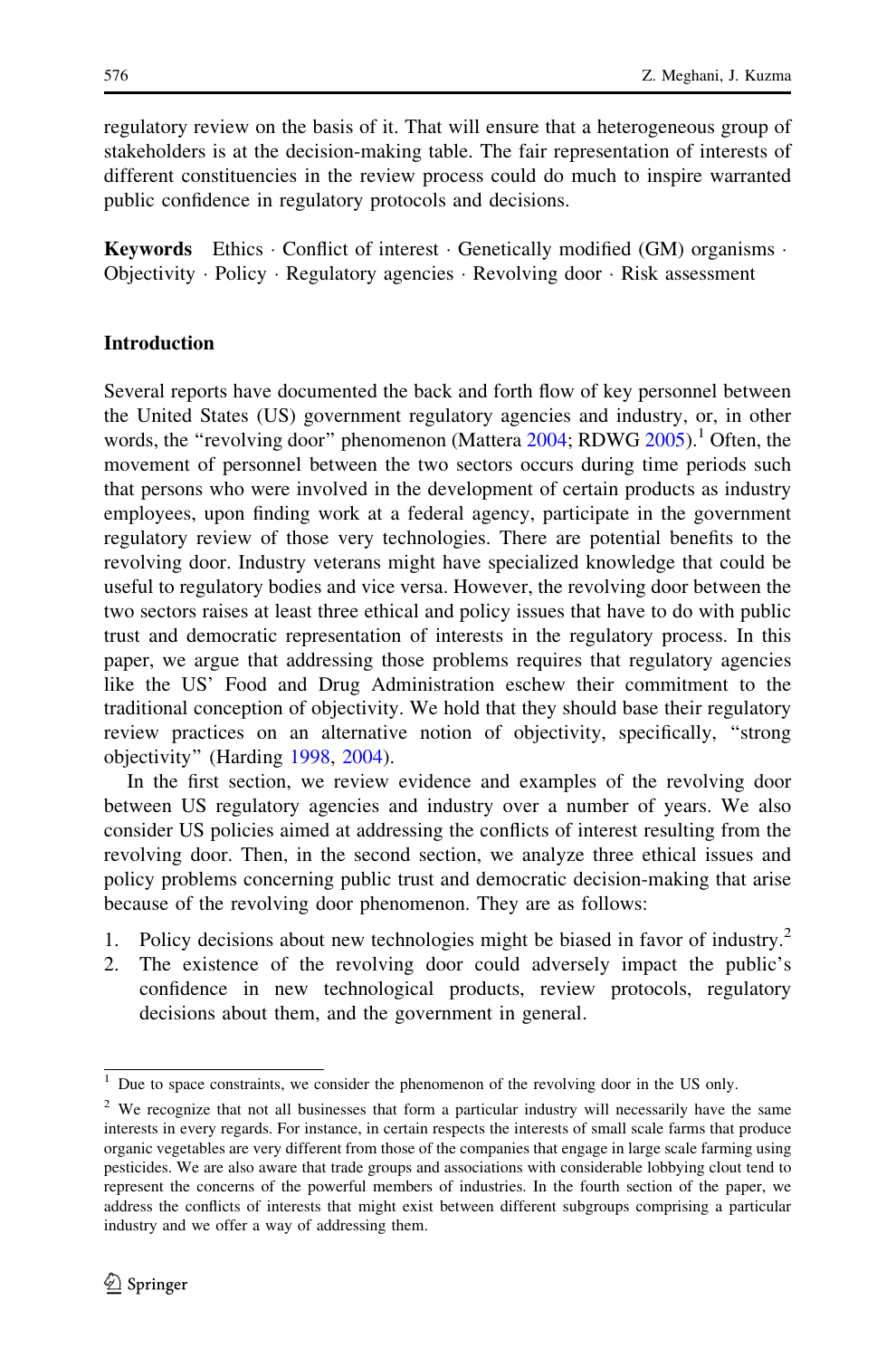3. The revolving door phenomenon virtually guarantees industry a seat at the policy-making table even though other stakeholders have no assurance that their concerns will be addressed by government regulatory bodies.

We argue that these three problems signal a ''public failure'' (Bozeman and Sarewitz 2005) of regulatory review of new technologies. In a democracy, one of the ways in which the review process may be a public failure is if it is procedurally or substantively biased in favor of a particular group such that it creates or reinforces unjust power relations between different constituencies. We contend that prohibiting the flow of personnel from industry to government regulatory agencies is not the solution to the three problems of public trust and fair representation. Instead, the remedy lies in regulatory agencies reconsidering their commitment to the standard conception of objectivity.

In the third section of the paper, we make the case that US regulatory agencies' risk assessments and the resulting policy decisions are based on the traditional conception of objectivity. That notion presumes that knowledge claims and epistemic agents can be value neutral. We argue that that notion of objectivity is flawed because normative considerations influence knowers and the knowledge claims they produce.

The fourth part of the paper begins with a discussion of a hypothetical case of the risk assessment of a genetically engineered  $(GE)^3$  fish. We argue that regulatory agencies like the US' Food and Drug Administration (FDA) should reject the traditional conception of objectivity, adopting instead an alternative notion of objectivity, specifically, ''strong objectivity'' (Harding 1998, 2004). Reconfiguring the regulatory review process so that it is strongly objective will mean that regulatory agencies will have to commit themselves to identifying and rigorously interrogating the normative concerns shaping regulatory decision-making (including risk assessments) of new technologies. To that end, agencies like the FDA, for instance, will have to make place at the risk evaluation table for a diverse group of stakeholders, affording them voice in the regulatory process. That approach will be a crucial step in the democratization of the decision-making protocol for new technologies, including agrifood biotechnologies. In doing that, the regulatory review would control for industry bias; a heterogeneous group of stakeholders would be guaranteed say in the process. Thus, regulatory review and policies would inspire warranted public confidence.

#### Regulatory Decision-Making and Evidence of the Revolving Door

In the US, regulatory agencies, such as the United States Department of Agriculture (USDA), the Food and Drug Administration (FDA), and the Environmental Protection Agency (EPA), have the responsibility to review pre-market safety data and information and decide upon the approval of new technologies, such as agrifood

<sup>&</sup>lt;sup>3</sup> We use the terms "genetically engineered" and "genetically modified" interchangeably to denote the process of manipulating a gene using recombinant DNA methods. That method allows for the insertion of a gene or a gene sequence in the DNA of the new host, generating a targeted result.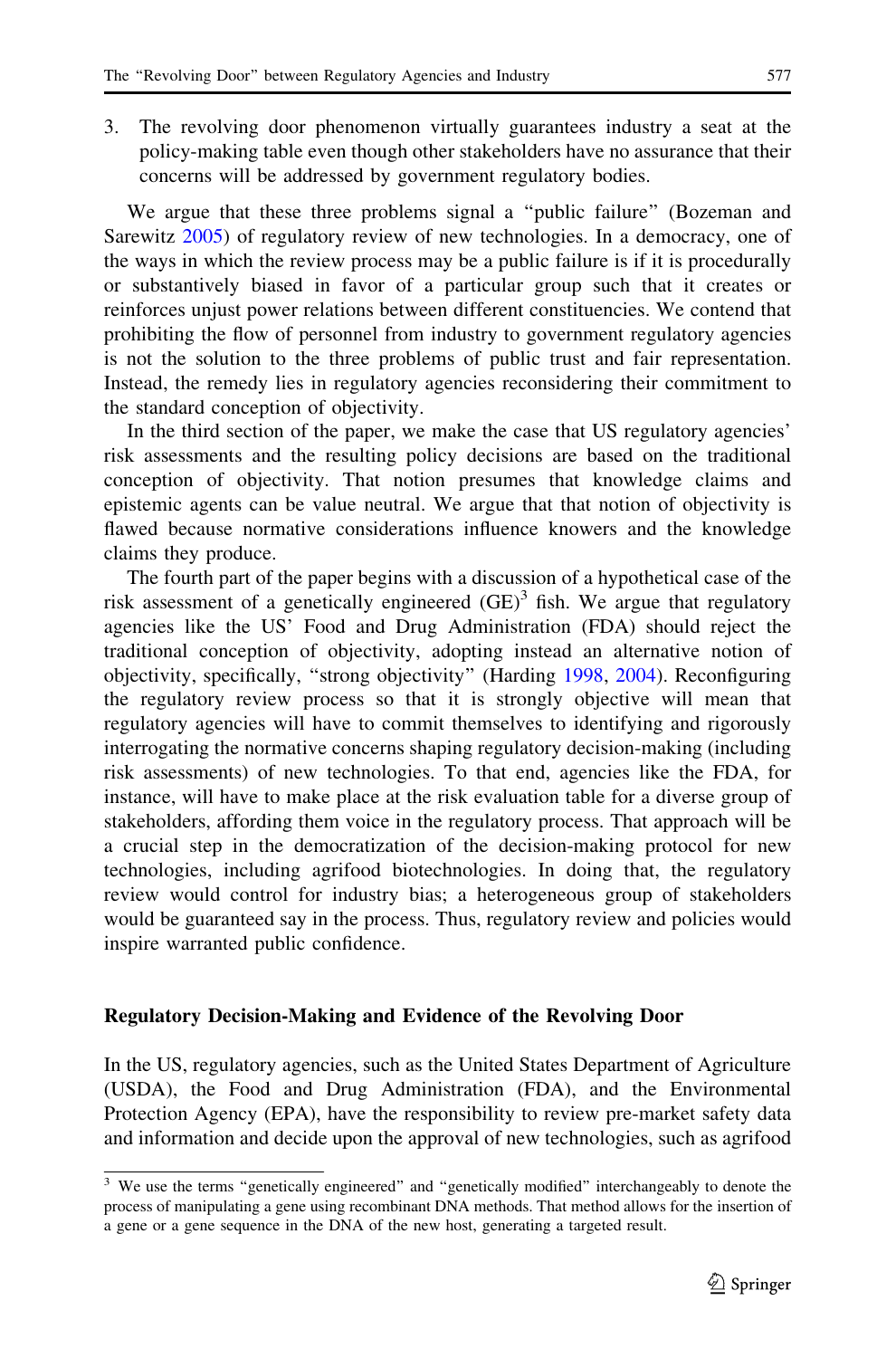biotechnology, for market release (OSTP 1986). Multiple laws and regulations guide the scope of their regulatory decision-making, including determining the types of data that are required for specific classes of products. At all agencies, the Administrative Procedures Act governs the process. It requires that prior to final promulgation of regulations, agencies publish draft regulations in the Federal Register for public review and comment (reviewed in Kerwin 2003). Agency staff and managers are responsible for taking the public's comments into consideration before making the final decisions about product approval.

Currently, in the US, there is a close relationship between government decision makers at regulatory agencies and the industry. The tight bond, in part, can be attributed to the revolving door between industry and regulatory agencies. That close relationship raises the question whether federal agencies are predisposed to make decisions that favor product approval, and thus, economic gain of the commercial sector at the expense of other concerns, such as human health or environmental safety. This is a matter of particular concern in the case of agencies, such as the USDA, the FDA, and the EPA, that regulate consumer, medical, agricultural, and industrial products. Those organizations' decisions significantly affect the well-being of individuals, communities, non-human animals, and the environment.

The US does have policies designed to manage conflicts of interest (COI) faced by federal employees. It also has rules requiring disclosure of those COI. For example, 18 §USC Section 208 prevents federal employees from handling matters in which they or their relatives have a financial interest and senior officials in the government must disclose those COIs on forms that are available to the public upon request (RDWG 2005). However, there are no laws preventing persons who work for regulated industries from seeking employment with the federal government at the end of their industry tenure (RDWG 2005). While the Standards of Ethical Conduct for Employees of the Executive Branch indicates that a federal employee must avoid ''an appearance of a loss of impartiality in the performance of his official duties'' (CFR Title 5, Chapter XVI, Part 2635), which includes the handling of a matter for a company for whom he/she served as employee, contractor, agent, consultant, director, officer, or trustee within the last year, regulatory approval of new technological products usually takes several years, and history tells us that federal employees have indeed made key decisions about products from industries within which they used to work.

Recent reports document that key positions in regulatory agencies are often staffed with former high ranking corporate personnel. For instance, David Hoffman, a recent director of the Biotechnology Regulatory Services (BRS) division at USDA's Animal and Plant Health Inspection Service, was a researcher at Paradigm Genetics Inc., a biotech firm, directly before his service at BRS (Mattera 2004, 28). BRS is the body that makes key decisions about approval of genetically engineering organisms (GEOs) in agriculture for field trials or market release (interstate commerce or de-regulation). Also, David Hegwood, the Counsel to the Secretary of Agriculture, was formerly employed at a Washington DC law firm; his duties entailed advising the company's industry clients about international biotechnology trade issues (Mattera 2004, 28). Nancy Bryson, USDA's general counsel, was previously a partner at a Washington DC law firm that advised industry clients on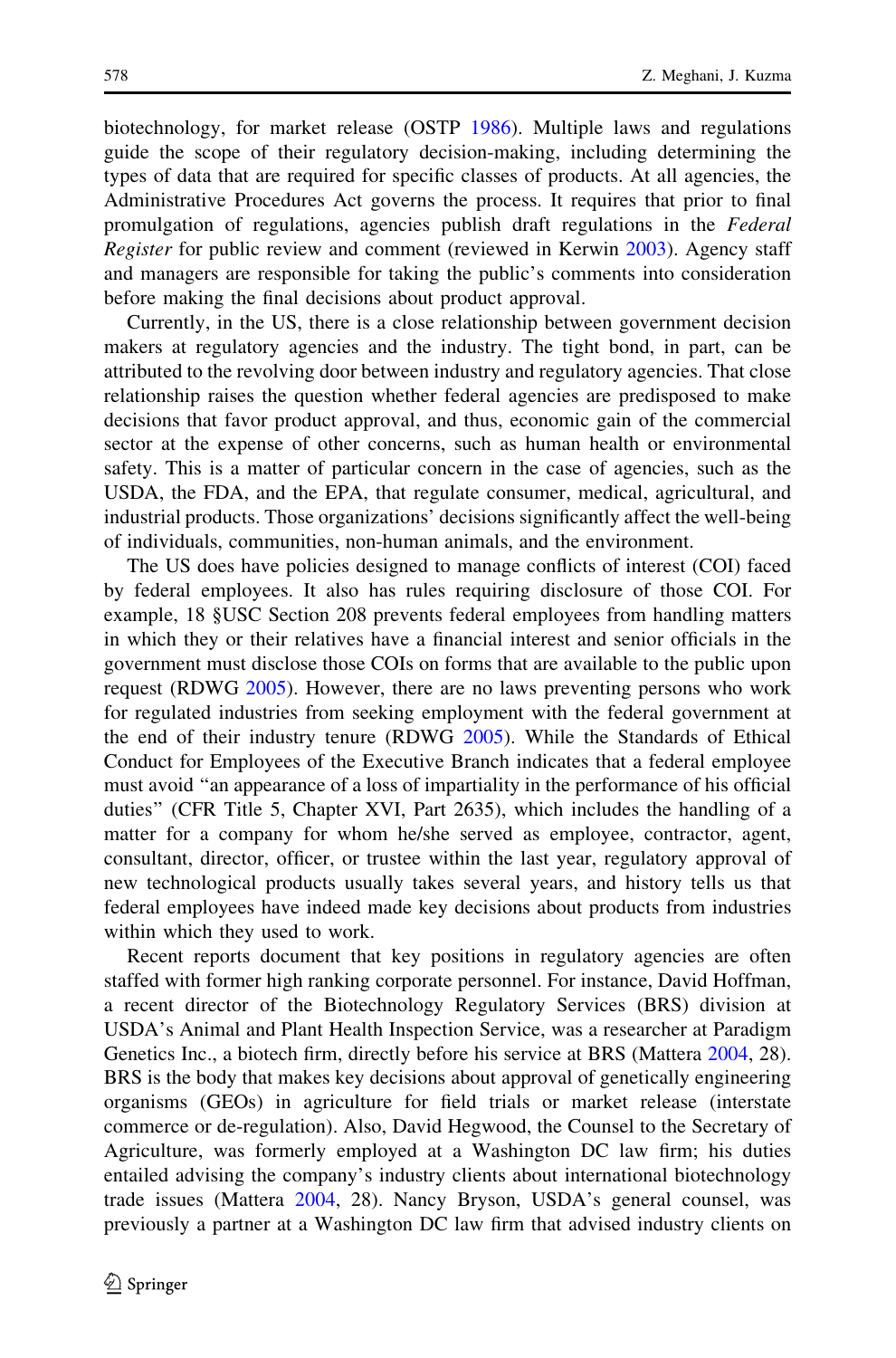''biotechnology product approval and regulations'' and she served as the co-chair of the firm's biotechnology practices (Mattera 2004, 28). The Secretary of Agriculture, Ann Veneman, had served on the board of Calgene, a biotech company that submitted the Flavr Savr tomato, a GE food product, for market approval to the FDA in 1994 (RDWG 2005). These are not anomalous instances. When key decisions were being made about GE crops and their regulatory approval, over a dozen other high ranking USDA officials had ties to the GEOs or agricultural biotechnology industry (RDWG 2005, 20).

The revolving door phenomenon, specifically, the flow of high ranking industry personnel into the government regulatory sector is not limited to the USDA. Linda Fisher, a former Deputy Administrator of EPA, was an executive at Monsanto Corporation before she joined the EPA (RDWG 2005, 22). She became an employee of the agency at a time when it was making the crucial decision whether it should exert its authority under the Federal Insecticide Rodenticide and Fungicide Act for the regulation of GE plants with genes that act like pesticides (NRC 2000; Reuters 2001). The FDA's Deputy Commissioner for policy, Michael Taylor, who helped draft the policy on recombinant Bovine Growth Hormone, had been a lawyer for Monsanto before his term at FDA (Newell 2003, 62).

To our knowledge, these and other such officials at the USDA, the EPA, and the FDA did not recuse themselves from decisions about the regulation of agrifood biotechnologies products. It is worth considering that even if they had, the implementation of policies by lower-ranking managers might have been influenced by their knowledge of their superiors' employment history in industry.

The door between industry and government also swings the other way. High ranking ex-government workers often secure employment either in the very industries they used to regulate or at firms that provide lobbying or legal services for those businesses (Eggan and Kindy 2010). For example, after leaving his post as the USDA Secretary, Dan Glickman joined a law firm where his job was to advise the company's clients on issues such as biotechnology (Mattera 2004, 28). Similarly, the Assistant Secretary at USDA, joined the Government Affairs Practice Group of Downs Rachlin Martin PLLC where he worked on biotechnology and other issues (Mattera 2004, 28). When the revolving door leads out of government into the industry, the possibility exists that former high ranking federal officials continue to have influence on policy by virtue of their close relationships with career agency staffers serving on government regulatory bodies.

We have argued that the revolving door exists and that the law does not bar the practice. Below, we make the case that the revolving door is responsible for at least three ethical and policy problems.

## Public Trust and Democratic Representation in the Regulatory Process and the Revolving Door: Ethical and Policy Issues

We hold that, first, policy decision-making (including risk assessments) should be based on the ethical principles that the public subscribes to, and second, laws ought to be a reflection of the intended execution of policies (Beauchamp and Walters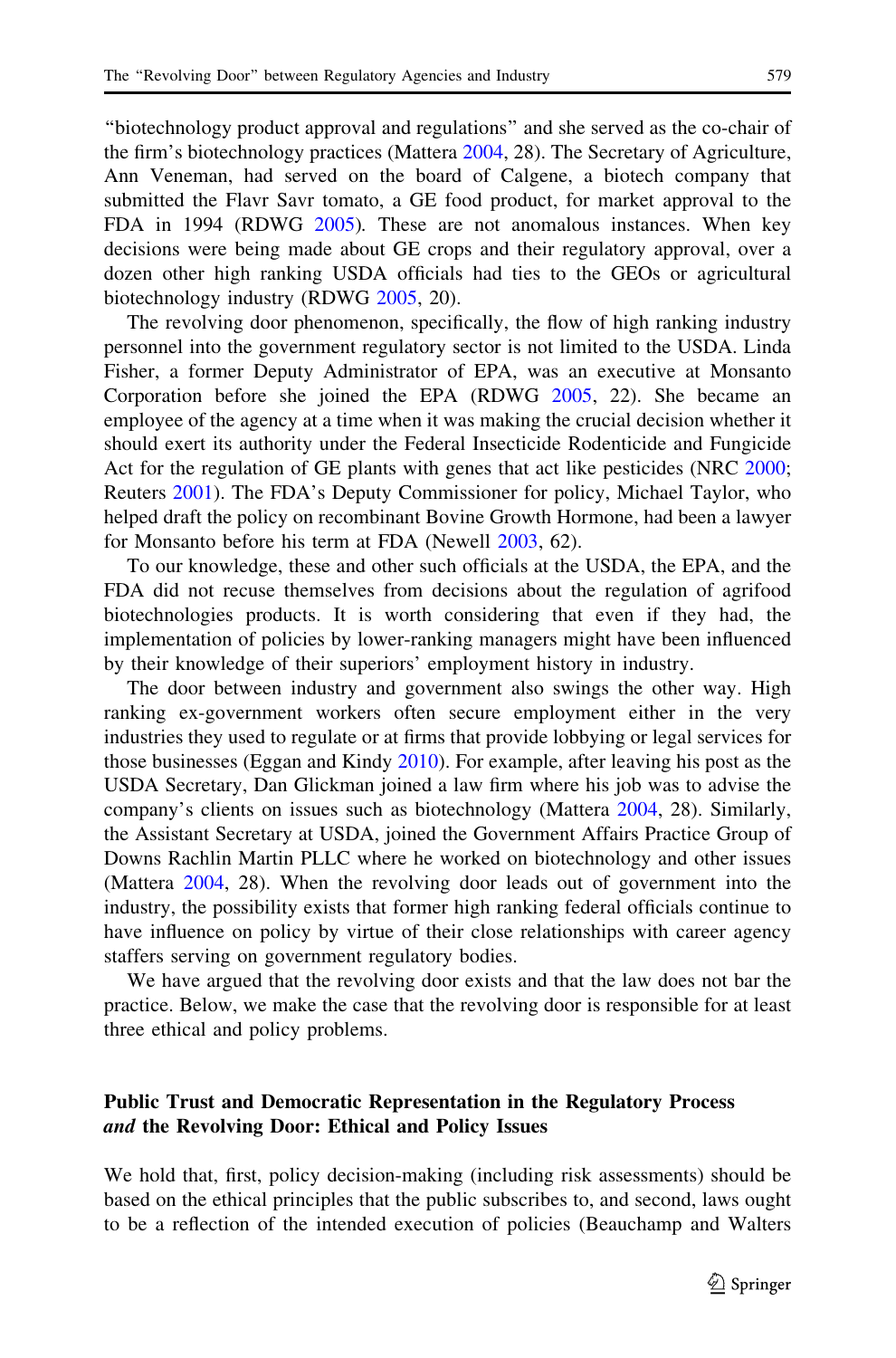1999). Thus, in this section, we simultaneously discuss three ethical and policy problems caused by the revolving door. Given space constraints, we limit our engagement to only those three issues of public trust and democratic representation in regulatory decision-making.

# Justification for the Revolving Door

In a democracy, generally, individuals have the freedom to seek employment where they please. Prima facie, the fact that they used to work for the government cannot be used to prohibit them from working in the private sector. The reverse also holds true. Respect for individuals' autonomy means that no democracy may issue a blanket prohibition against former industry employees seeking work in the government sector. Aside from the issue of individuals' freedom to seek employment, there are epistemic and pragmatic grounds for allowing the free flow of employees between government and industry. Ex-industry personnel could bring their knowledge and experience of industry to regulatory bodies, facilitating the ability of agencies like the FDA, the EPA, and the USDA to serve the public good. Similarly, individuals previously employed by regulatory agencies but now working in the private sector could help businesses become and remain compliant with government rules, policies, and protocols.

While the phenomenon of the revolving door can bring about good, it also has the potential to cause at least three serious problems that have to do with public trust and just representation of interests in policy decision-making. We term them the ''Biased Policies Problem,'' the ''Appearance of Bias Problem,'' and the ''Narrow Representation of Interest Problem'' and discuss them below.

### Biased Policies Problem

The concerns about the flow of employees between the private sector and government regulatory bodies are based on the premise that the primary role of regulatory agencies is to safeguard the interest and well-being of the citizenry (see FDA's mission statement at [www.fda.gov\)](http://www.fda.gov). In a democracy like the US, that responsibility has been placed on the government by the people. To fulfill that duty, the state has created agencies such as the USDA, the EPA, and the FDA. The problem that could be occasioned by the movement of personnel from industry to regulatory agencies is that government agencies might privilege the interests of the industry over that of the public. That is not to say that the concerns and interests of the public and the industry can never align; they may do so. Rather, the problem arises when their interests are at odds. Mattera (2004), for instance, contends that the employee exchange between the USDA and the industry has put the public at risk. Given that high ranking positions in the USDA are populated by ex-industry personnel and the industry has managed to secure the lobbying and legal services of firms that employ former high ranking agency officials, Mattera argues that ''… US consumers (have been) … turned into a vast pool of unwitting test subjects for the biotech industry's questionable agenda for transforming agriculture'' (2004, 28). That concern becomes even more compelling when it is taken into account that risk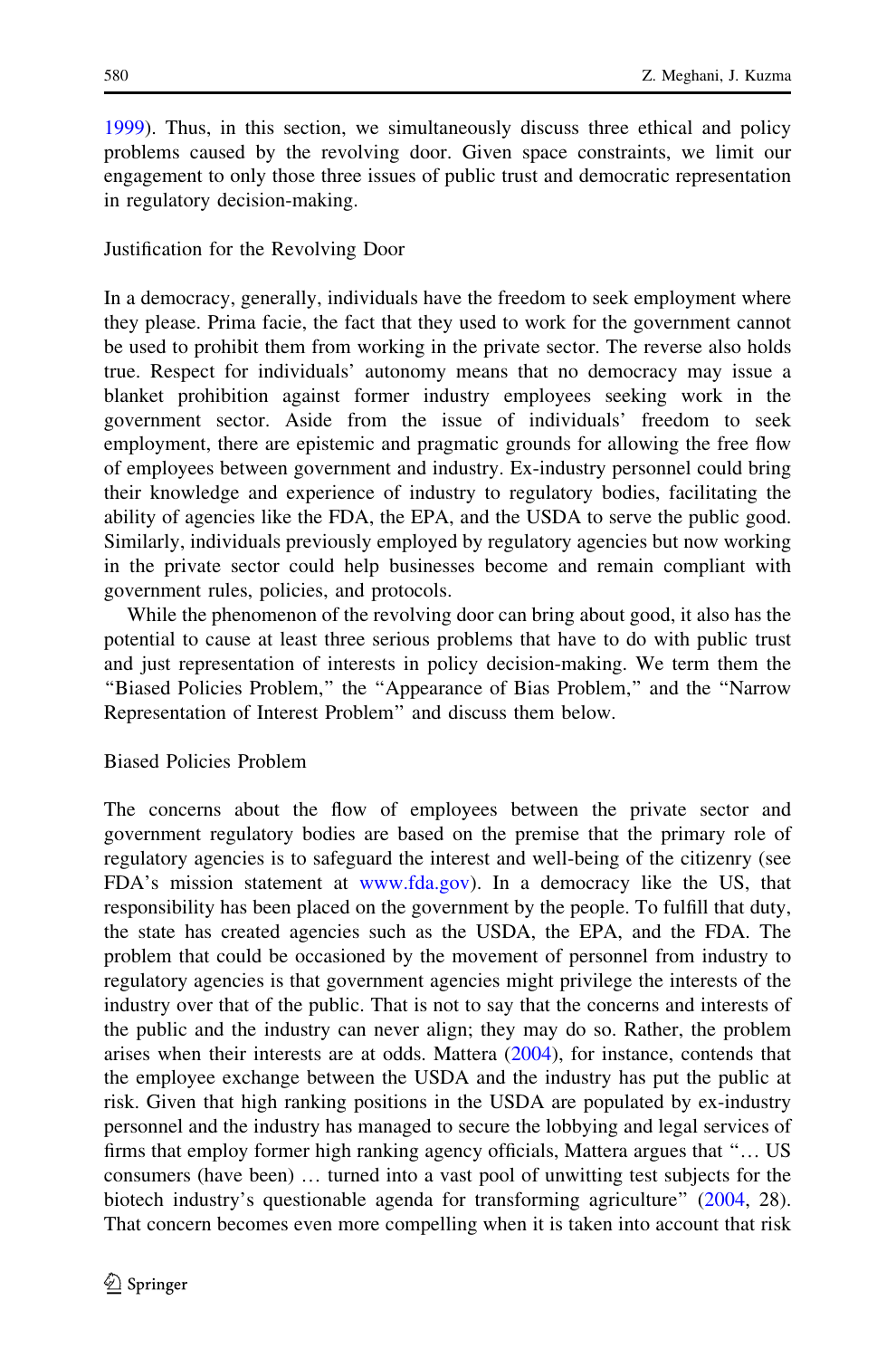experts' evaluations are not value-neutral; rather, they are the product of particular normative considerations (Kuzma and Besley 2008; Meghani 2009). If industry personnel infiltrate high level government positions, their assessment of risks from new technologies and the policies they formulate about them *might* be biased in favor of technology promotion and market success of industry products. Similarly, when the door swings the other way with former key government employees finding work in the very industries they used to regulate (or at lobbying or legal firms that serve those industries), the worrisome possibility exists that they might use their connections within regulatory agencies to encourage officials to favor industry at the cost of, for instance, the public's health or the environment.

#### Appearance of Bias Problem

Trust is a crucial determinant of laypersons' perception of risk and acceptance of new technologies. According to Siegrist et al.  $(2007)$ , trust influences affect or feelings, which shapes perception of risks and benefits and, ultimately, public acceptance. Even though trust in institutions does not fully eliminate the sense of risk, it is a valuable instrument for abating the perception of risk (Lang and Hallman 2005). Meijboom et al. (2006) argue that building consumer trust in agrifood systems involves more than providing information to the public about risk; it is about trustworthiness. Trustworthiness in institutions is fostered not only by clarity and availability of information but also transparency about the values underlying the decision-making.

It is improbable that the revolving door phenomenon will increase the trustworthiness of regulatory bodies, the review process, or regulations. The revolving door is likely to result in regulatory reviews wherein the values governing decision-making are the product of the attitudes and relationships between industry and the government, and those values will not be made explicit to the public.

The public seems to consider least trustful those who stand to benefit financially from GE products. Lang and Hallman (2005) have found that the federal government, grocers and grocery stores, industry, and the media are not well trusted by the public. In contrast, universities, consumer advocacy organizations, medical professionals, scientists, and farmers are considered fairly credible (Lang and Hallman 2005). A 2006 poll revealed that biotechnology companies and the news media were the two least trusted groups, while scientists and academics were near the top of the poll (PIFB 2006a). However, until recently, because of a dearth of independent, expert advisory committees (comprising of academic scientific experts), the members of academia played a limited role in GEOs oversight, including environmental release of GE crops and food safety of GE crops (NRC 2002).

The close connections between government and industry, due in part to the revolving door, could exacerbate the public's feelings of mistrust. The presence of former key industry personnel on government regulatory boards creates a semblance of impropriety. It could cause the public to regard with suspicion the federal government's policies, even if the risk regulations are not biased toward business. If the citizenry believes regulatory agencies are biased, and thus, unreliable, it could ignore public health warnings and safety reports issued by them. For instance, if the populace believes that the FDA is biased towards vaccine makers and a particular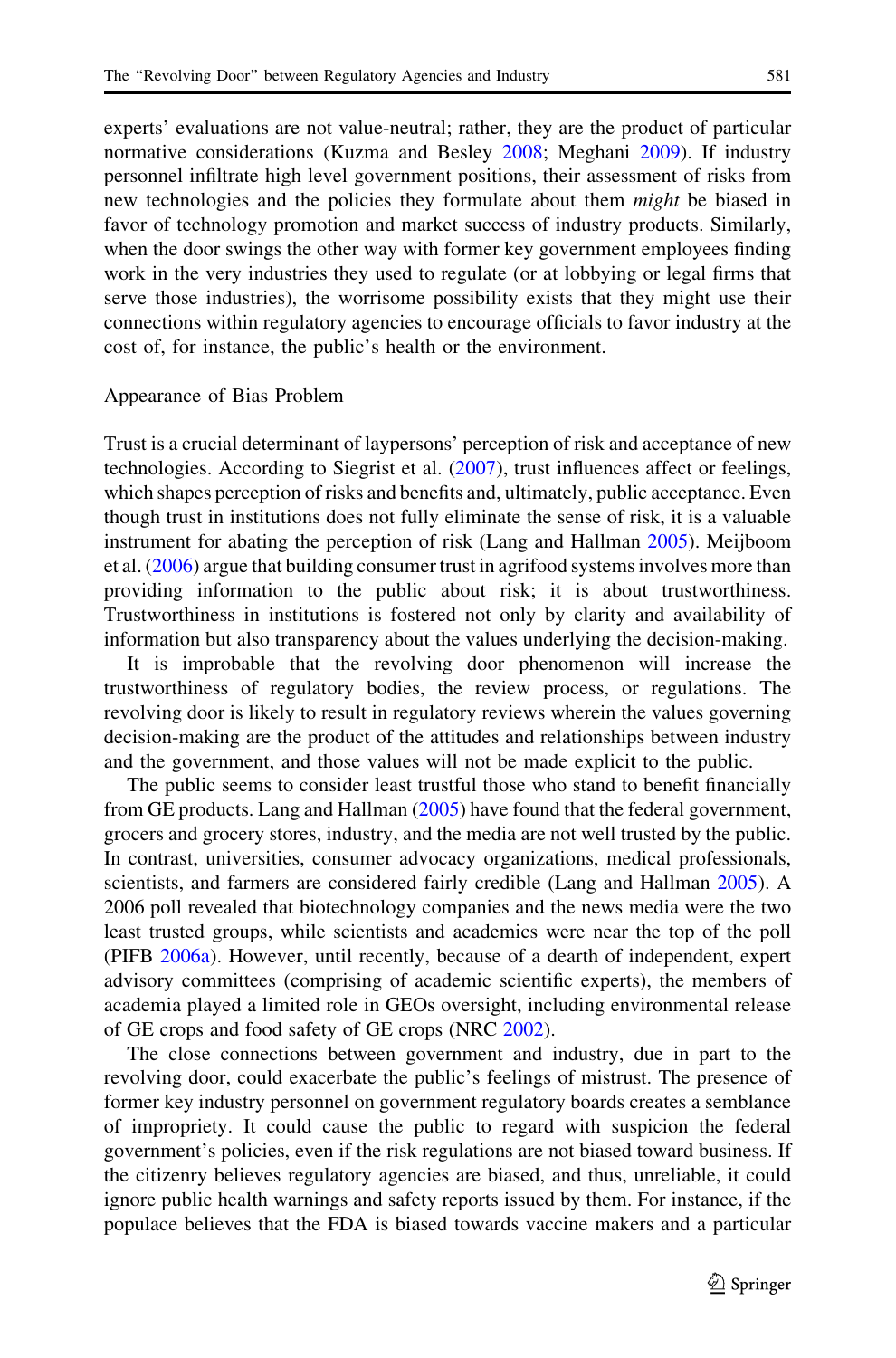vaccine is held by the public to be responsible for a specific illness (even though there is not any compelling evidence in support of that claim), parents might decide to not get their children inoculated. That could result in a public health crisis. Moreover, reservations that the citizenry might have about the neutrality of regulatory agencies may translate into a lack of political support for government agencies, possibly resulting in diminished funding for them, compromising their ability to protect public health. It is also worth considering that doubts about the credibility of regulatory agencies might evolve into a general distrust of the integrity and reliability of the government sector in its entirety.

#### Narrow Representation of Interest Problem

By virtue of the revolving door between the business world and regulatory agencies, veterans of the commercial sector (who understand its interests and concerns) are able to participate in the policy decision-making, including risk assessment. In contrast, other interest groups, such as environmental and consumer organizations, are afforded few such opportunities. Typically, all they can do is voice their concerns when a regulatory agency invites comments on its draft reports. It is at the discretion of the regulatory entity to engage with them or not. For instance, the FDA refused to address the ethical concerns raised by various citizen groups, including environmental and animal rights organizations, in response to the agency's draft report regarding the safety of food products derived from cloned livestock (Meghani and de Melo-Martín 2009). The agency claimed that non-science based concerns involving ''moral, religious, or ethical issues associated with animal cloning for agricultural purposes, the economic impact of products being released in commerce, or other social issues (were) unrelated to FDA's public health mission'' (US FDA 2008). This is the purity approach to risk assessment that assumes that ''it is possible to resolve concerns about food safety or environment without simultaneously doing anything about social consequences'' (Thompson 2007, 299). It presupposes that the causal mechanisms for food safety risks are purely biochemical, while those for environmental risks are ecological (Thompson 2007, 299). It also assumes that ''social consequences (of risks) are economic or sociological, with relatively little biological base'' (Thompson 2007, 299). Presumably, on the basis of its commitment to this purity approach to risk, the FDA considers itself justified in refusing to address ethical or other social concerns voiced by the public. However, the agency's stance that it is not part of its responsibility to address such issues makes no sense given its mission. The FDA's goal of protecting public health is a normative one (Meghani and de Melo-Martı´n 2009).

As we illustrated in the previous sections, by virtue of the revolving door, key former industry employees, who know of the industry's concerns and interests, are often at the regulatory decision-making table (Mattera 2004; RDWG 2005). Typically, access to regulatory decision-making ''space'' is limited to experts from industry and regulatory agencies (e.g., NRC 2002). Fischer (2004) notes that experts "prove not to be the neutral, objective participants that they would have us believe. All too often they have served—wittingly or unwittingly—to legitimate decisions made elsewhere by political elites'' (22). He argues that U.S. democracy leaves much to be desired and citizen participation is low.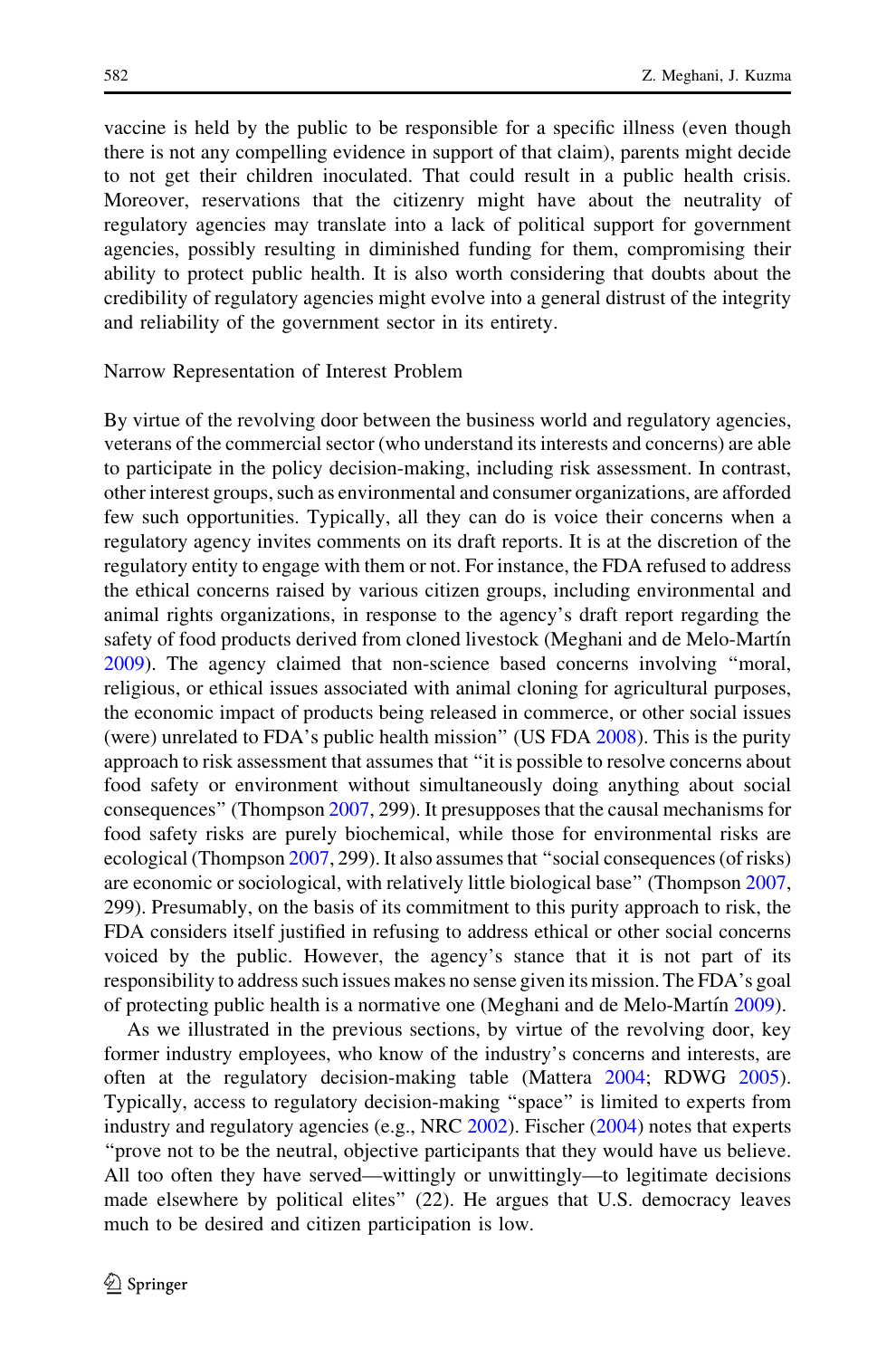In a purely procedural sense, the current regulatory system is undemocratic. It is biased in favor of the industry. That is unacceptable because democracies are premised on the principle that everyone matters and matters as much as anyone else (Nielsen 1985). When government regulatory agencies privilege the concerns of the industry over that of the polity, they institute a de facto ''tyranny of a minority faction'' (Fung 2007, 453). The resulting policies, practices, and decisions pander to a small group, whose will and interests might be at odds with that of the rest of the populace. Tyrannies may take different forms, such as the tyranny of the rich (Cohen and Rogers 1983) or the tyranny of the expert (Dahl 1989). But they share in common a tendency to undermine the efforts of the people to be autonomous. Thus, the revolving door phenomenon has the potential to subvert a very basic principle of democracy. Procedures should be established so that all stakeholder groups have a voice in policy-making, including risk assessment. That requirement is unlikely to be simple to implement but commitment to democracy may entail taking the onerous and complicated route (more on this later).

We have argued that the revolving door phenomenon results in the ''biased policies problem,'' the ''appearance of bias problem,'' and the ''narrow representation of interest problem.'' We believe these three problems indicate a ''public failure" (Bozeman and Sarewitz 2005) of regulatory review. Bozeman and Sarewitz (2005) note that the US' current science and technology policy treats market success (read: market permeation and corporate profits) as the primary standard for measuring the success of a technology. They find that approach unacceptable because it may entail disenfranchisement of non-industry stakeholders and the public in general. Bozeman and Sarewitz propose that science policy and technologies should not be assessed solely on the basis of their market success; they also ought to be evaluated to determine whether they are ''public failures'' (Bozeman and Sarewitz 2005, 122). Public failure of policy and technology occurs when neither the public nor the market sector provide goods and services that realize public values (Bozeman and Sarewitz 2005). The public values of a society are those that embody the privileges, norms, social supports, rights, and procedural guarantees that that nation aims to provide to all its members (Bozeman and Sarewitz 2005, 122). In a democracy, for instance, two key public values are fair representation of interests and transparency in governance. Borrowing Bozeman and Sarewitz's rubric for assessing policy, we contend that the current regulatory review process qualifies as a public failure because it is undemocratic. As we argued earlier, it is opaque (the values governing policy decisions are not always disclosed to the public) and it is procedurally biased towards the industry. By favoring industry interests, it re-inforces the pre-existing unjust power imbalance between the public and industry as well as the unfair power differential between advocacy groups working for consumers or the environment *and* industry. As a result, industry interests are catered to at a significant cost to the public in general, non-industry groups, and the environment. Thus, the current regulatory review protocol poses a significant threat to the public good and to the US as a democracy.

It is arguable whether the US government has recognized this flaw in the current regulatory review process. The lack of appropriate attention to the problem may be attributable, at least in part, to the neoliberal commitment of the various US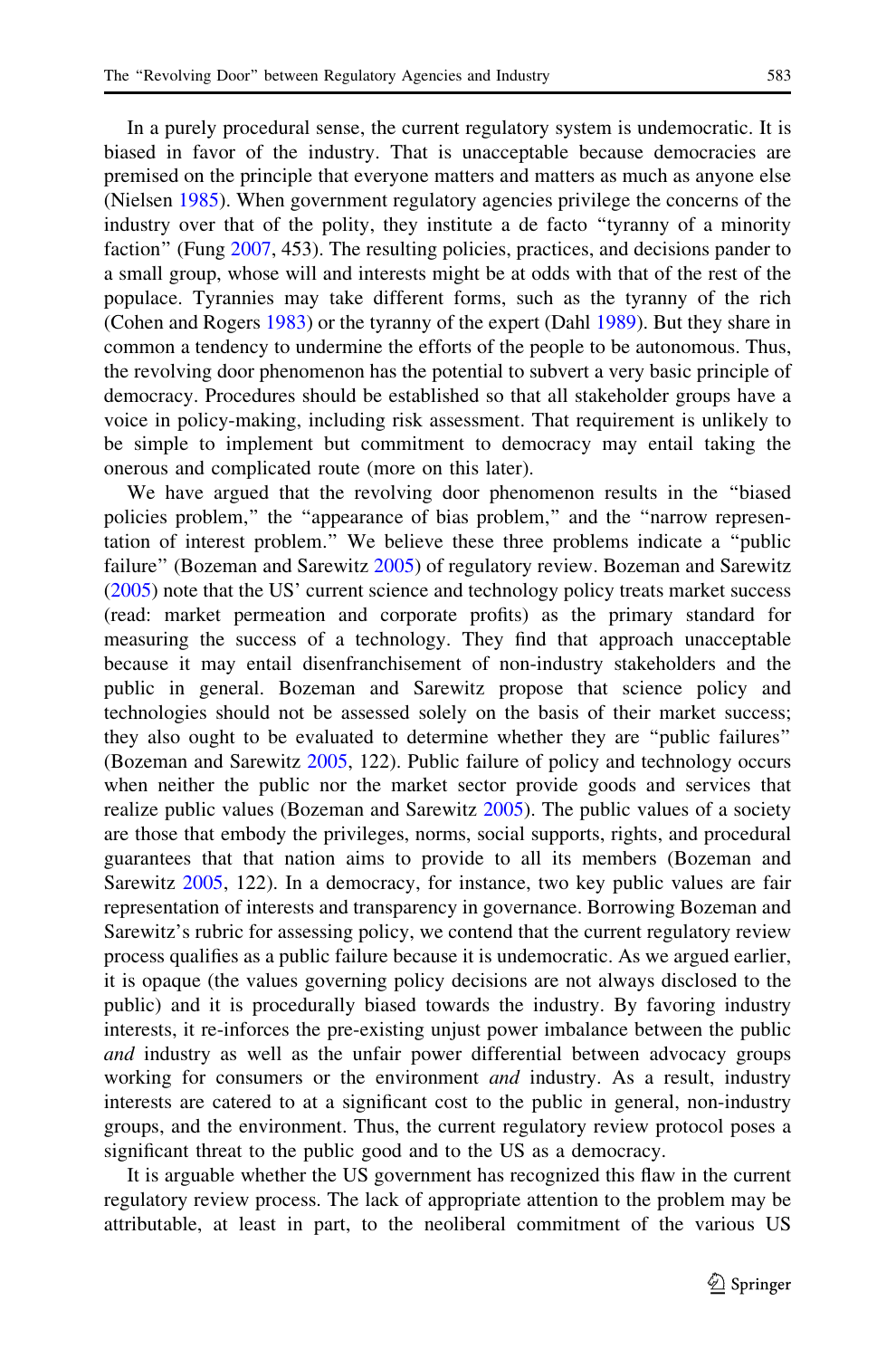administrations since the 1980s. Neoliberalism is premised on the assumption that the most efficient way to enhance the well-being of individuals is for the government to foster private enterprise. Thus, it advocates little or no regulation of businesses or the creation of policies that serve commercial interests. The 1980s were a period during which US political leaders became concerned about ''the decline in US competitiveness (in the global market)'' and the role of excessive regulations in that change (Prakash and Kollman 2003, 620). Those worries motivated the government to re-conceptualize the role of regulatory agencies, including entities that oversaw biotechnology.<sup>4</sup> Until then, the FDA had functioned as the guardian of public's health (Karwaki 1996; Ferrara 1998). As the protector of the populace's health, the FDA's relationship, for instance, with the pharmaceutical industry had been adversarial (Abraham and Davis 2007). Moreover, the agency had been risk averse (Abraham and Davis 2007). With the rise of neoliberalism as the dominant ideology in the US and the surge of nationalist concern about fostering American global dominance in the pharmaceutical arenas, the government re-configured the FDA's relationship with industry. Since then the agency has become a facilitator for industry, assisting it in its goal of expediently introducing products in the domestic and global markets (Prakash and Kollman 2003, 620; Ferrara 1998).

The neoliberal orientation of the regulatory agency, arguably, has served well commercial interests.<sup>5</sup> For instance, with the passage of the 1992 Prescription Drug Users Fee Act and 1997 FDA Modernization Act in the United States, the FDA's regulatory duties have been re-defined such that they favor the pharmaceutical industry, possibly at the cost of the public's health in the following ways (Wiktorowicz 2003; Abraham and Davis 2007):

- 1. The regulatory review process has been accelerated.
- 2. The agency increasingly consults and cooperates with the pharmaceutical industry.
- 3. The regulatory expectations of pre-market data requirements have been lowered such that drug approvals are now based on one clinical trial rather than two.
- 4. The agency increasingly relies on risk assessments based on post-marketing surveillance, marking a significant shift in its requirements about safety data.

While the above mentioned regulatory shift has to do with pharmaceutical products, it can be considered indicative of a larger cultural change within the agency, which, along with the revolving door, fosters the interests of the industry.

So far we have argued that the revolving door phenomenon has the potential to undermine the US as a democracy. It is also capable of compromising the public's health and its trust in government.<sup>6</sup> However, we do not believe that industry

<sup>&</sup>lt;sup>4</sup> At that time, biotechnology had been identified as a promising new scientific and trade frontier.

<sup>5</sup> Ceccoli has argued that the Prescription Drug Users Fee Act marked a change in the FDA's understanding of consumer protection to take into account the ''perils of delay in approving new drugs'' and it was an attempt on the part of the agency to align its regulatory process with that of various other Western, industrialized nations (2004, 16).

<sup>6</sup> Unfortunately, the latter possibility has not received much attention. We acknowledge, however, that with the recent change in administration and the banking and mortgage crises (that many feel were precipitated from a lack of regulation (Calmes 2008)) this orientation might be shifting.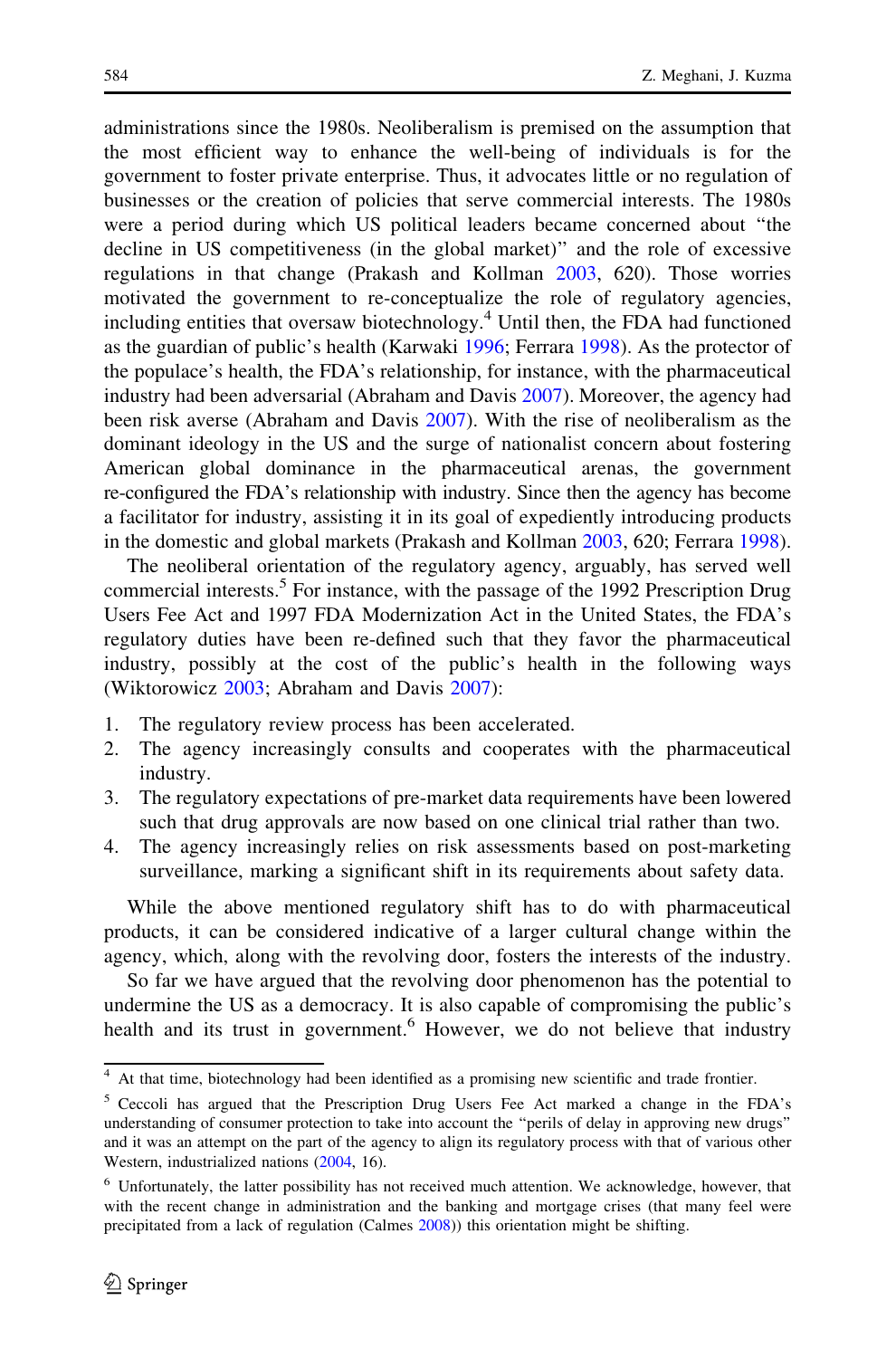veterans should be prohibited from seeking employment in regulatory agencies. They bring knowledge of industry that could be useful. In the next section, we argue that the remedy for the three problems of public trust and fair representation in the regulatory review process requires that agencies like the FDA reject the traditional conception of objectivity. Instead, they should subscribe to the concept of ''strong objectivity'' (Harding 1998, 2004) and reform their regulatory decision-making process on the basis of it.

#### Reconceptualizing Objectivity

Regulatory Policy Decisions about Genetically Engineered Products

As mandated by presidential executive orders and various statutes (EPA 1983; White House 1993, 2007), regulatory agencies assess the impact on human health, environment, and the economic risks and benefits of new technologies in utilitarian terms (EPA 1983; OSTP 2000). The criteria used by the federal government are primarily limited to human and animal safety, environmental risks, and costs and benefits (EPA  $1983$ ; White House 1993, 2007; Kuzma and Meghani 2009).<sup>7</sup> Genetically engineered organisms (GEOs) are no exception, and the initial Coordinated Framework for Regulation of Biotechnology<sup>8</sup> was established on the premises that it was the product not the process that mattered, the risks from GEOs were ''the same in kind'' as conventionally bred organisms, and therefore, no new laws were needed to regulate GEOs (OSTP 1986; NRC 2000). These arguments were seen by the regulatory and expert bodies as ''science-based,'' or based upon data and information examined by experts in the natural sciences.

The three federal regulatory agencies, the FDA, the EPA, and the USDA, involved in the review of GE organisms and their products still rely on the assumption that their risk assessments are ''science-based'' (i.e., objective, untainted by social concerns).<sup>9</sup> But that supposition is not justified. Lewenstein has argued that ''we should be wary of the attempt to draw boundaries between (social) issues and technical ones'' (2005, 17). We submit that risk assessments are not purely

 $\frac{7}{4}$  At the time of writing this paper, the new Obama Administration posted a notice in the Federal Register for comments on formulating a new Executive Order on Federal Regulatory Review, calling for recommendations on: disclosure and transparency; encouraging public participation in agency regulatory processes; the role of cost-benefit analysis; the role of distributional considerations, fairness, and concern for the interests of future generations; methods of ensuring that regulatory review does not produce undue delay; the role of the behavioral sciences in formulating regulatory policy; and the best tools for achieving public goals through the regulatory process (OMB 2009). There seems to be a shift in the willingness on the part of the administration to consider, along with science-based risk assessment and cost-benefit analysis, other normative factors in formulation of regulations, and the arguments in this paper would support such revisions to federal regulatory review.

<sup>&</sup>lt;sup>8</sup> In 1986, the Coordinated Framework established as a formal policy by the federal government. It describes ''the federal system for evaluating products developed using modern biotechnology'' (United States Regulatory Agencies Unified Biotechnology Website).

<sup>&</sup>lt;sup>9</sup> The notion of science as a value neutral activity is flawed for a number of reasons (see, for instance, Grundmann and Stehr (2003) and Jasanoff and Wynne (1998)).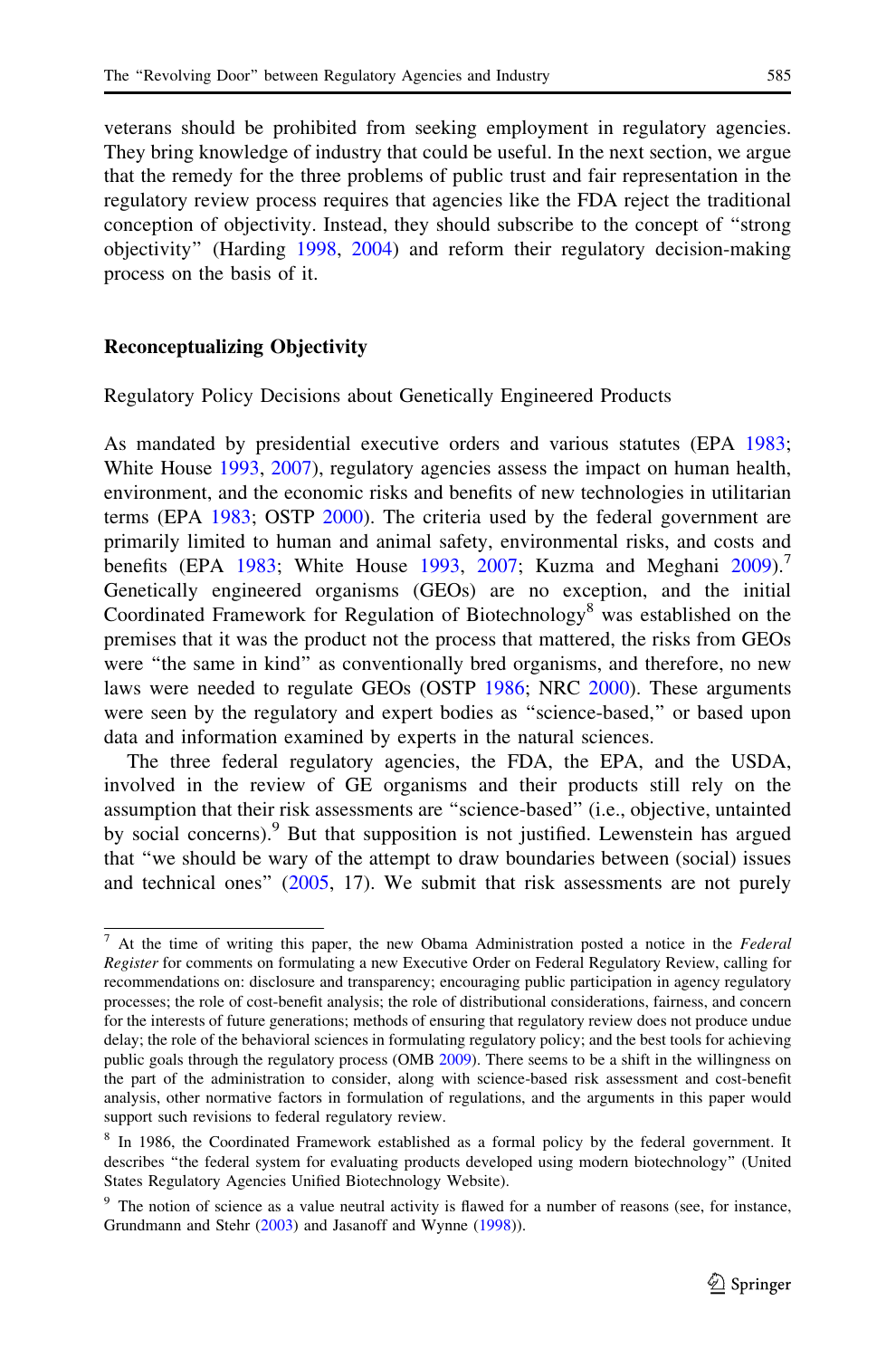scientific endeavors, rather they are shaped by normative (i.e., cultural, economic, ethical, or political) considerations, and thus, the regulatory decisions based on them are not value neutral either (more on this later).

Another serious problem with the current regulatory review protocol is that regulatory agencies' decisions about approval of GE products occur largely outside of the public's view (NRC 2002), making it difficult for the citizenry to participate in the decision-making process about which ethical, economic, cultural, or political considerations should shape regulations. Although the process has become somewhat more transparent than it used to be because of better websites on decision-making within the Coordinated Framework (see ''US Federal Agencies Unified Biotechnology Website'' <http://usbiotechreg.nbii.gov/>), the companies sponsoring GEOs can limit the public's access to relevant risk information on the grounds that it would require disclosure of confidential business information (NRC 2000, 2002; PIFB 2006b).

Our previous work using stakeholder elicitation and interviews to rate the performance of GEOs oversight in the US suggests that there are numerous conflicts of interest in the system, transparency is low, public input in decision-making is minimal, and more stakeholder engagement is needed in the risk analysis process (Kuzma et al. 2009). One industry representative in this study called for ''early and broad stakeholder engagement'' and that ''stakeholder should be defined very broadly meaning: public, NGOs, federal regulators, industry, academia, etc.''<sup>10</sup> (Kuzma et al. 2009). A former government representative noted that the scientific community is wholly mistrusted and that the ''science community should not decide how much regulation it should be subject to. Sooner or later you are going to have stakeholders involved, so it might as well be sooner. Can't make good regulatory system without broad input from stakeholders and other ''independent'' people. You need to get outside of influence. When your friends are doing stuff you trust them, and that is a problem with oversight. You need people that are regular people and environmental risk experts'' (Kuzma et al. 2009). An academic interviewed noted that the ''development of system should be more inclusive. Coordinated Framework [for GEOs oversight] was a closed door process. Need to involve public, not just industry. No people who were thoughtfully critical were at the table'' (Kuzma et al. 2009).

Next, we discuss these issues from the standpoint of public policy and ethics.

# Policy Decisions Based on the Traditional Conception of Objectivity

The FDA is a key player in the review of GE products, especially those relating to human food, animal feed, and now, GE animals (US FDA 2008). One of the FDA's key goals is to help ''… the public get the accurate, science-based information they need to use medicines and foods to improve their health (our italics)'' (US FDA, FDA's Mission Statement). In making that claim the agency seems to subscribe to a naïve form of positivism that rests on the assumption that it is possible to do science

<sup>&</sup>lt;sup>10</sup> The comments from experts and stakeholders were gathered anonymously and cannot be attributed to individuals, according to Institutional Review Board protocol.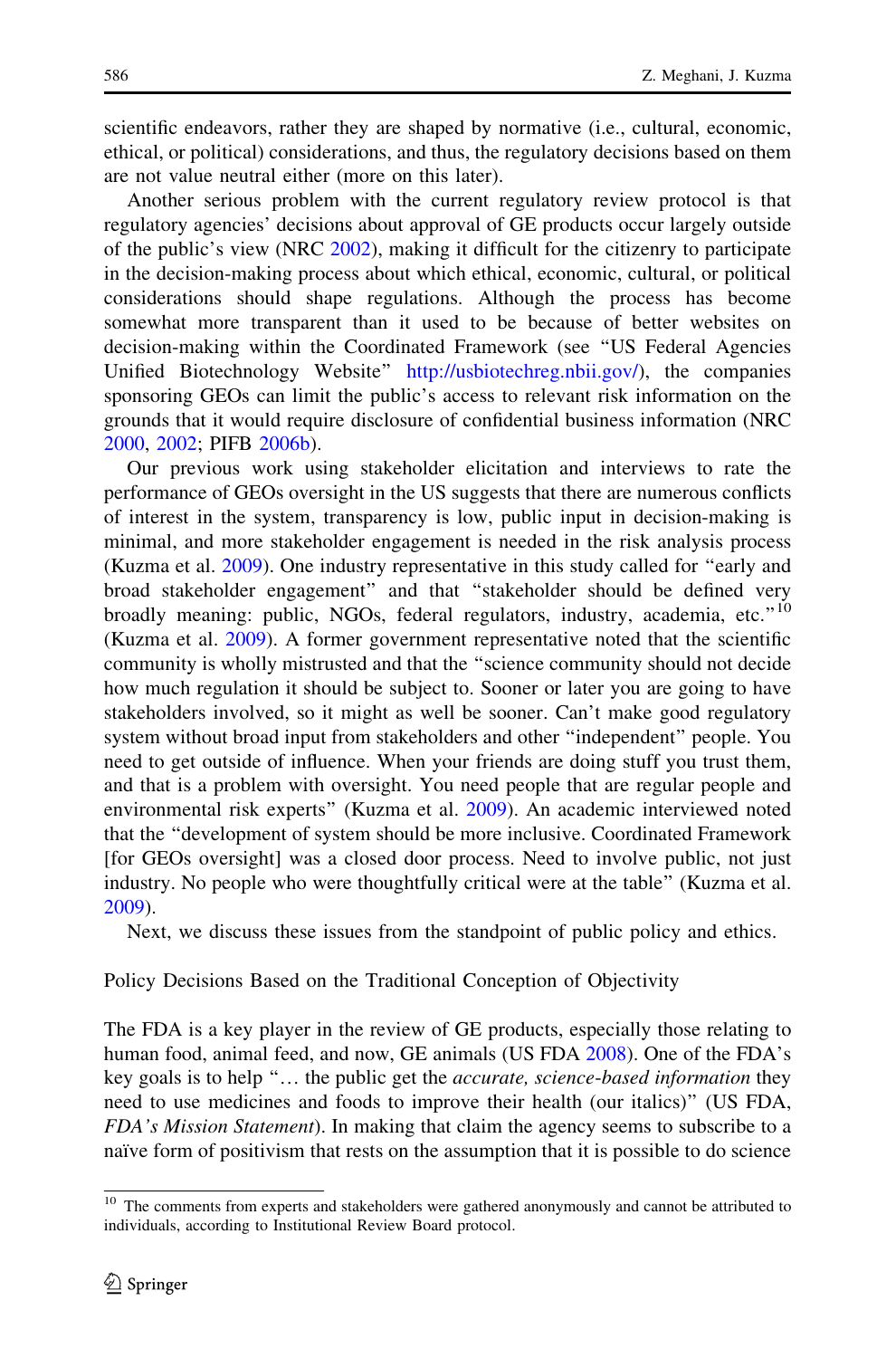that is untainted by political, ethical, economic, or cultural values (Meghani and de Melo-Martín 2009). In other words, the FDA appears to hold that scientific activities and epistemic agents can be objective, i.e., value neutral (Gaskell et al. 2001, 101).

Traditionally, the term ''objective'' when applied to claims tends to imply at least two things about those propositions. First, they are produced by objective knowers, i.e., epistemic agents who have detached themselves from all of their normative commitments as they participate in knowledge-building activities. Second, objective propositions are generated from theories that are unsullied by normative considerations. The standard conception of objectivity assumes that the value neutrality of epistemic agents and propositions (i.e., the transcendence of knowers and knowledge claims from the local, historical, and contingent), ensures their epistemic credibility (Harding 2004, 136–137).

#### The Concept of Strong Objectivity Vs. the Traditional Conception of Objectivity

We contend that the traditional conception of objectivity, both with regards to knowledge claims and epistemic agents, is flawed. Human knowers cannot divest themselves of all of their normative values, beliefs, goals, and concerns as they participate in epistemic projects. Given human psychology and physiology, they can only function as knowers by virtue of their membership in epistemic communities (Nelson 1990 and 1993). Those communities help their members make sense of the world by creating frameworks for understanding and interacting with the biological and social world. (Languages and theories qualify as such frameworks.) Such communities also shape the interests, beliefs, desires, and projects of their members. These epistemic communities may be formal organizations or informal ones, with loose membership criteria. Humans generally belong to multiple epistemic communities simultaneously (Meghani 2008). Thus, the knowledge building projects that we participate in reflect the concerns, values, and beliefs of the multiple epistemic communities of which we are members (Meghani 2008). This is not to say that knowers cannot choose which epistemic communities they belong to or the values they subscribe to; they may do so, to varying degrees. Depending on social norms about sex, race, ethnicity, etc., and their particular economic and political circumstances, including nationality, persons have greater or lesser freedom to join or leave certain epistemic communities as well as engage in world traveling such that they experience different forms of life. The point here is that humans as knowers cannot divorce themselves of all of their normative commitments as they participate in epistemic projects. Membership in at least some epistemic communities (with a concomitant adoption of at least some of their values) is a necessary pre-condition for functioning as a knower. It is for that reason that it is a mistake to assume that the members of the committee appointed by the FDA to conduct the risk assessment of a new GEO are objective epistemic agents. They invariably bring some normative commitments to the risk evaluation table.

The application of the traditional conception of objectivity to knowledge claims is problematic too. Theories and the knowledge claims derived from them are not always value free. Longino (1990) has argued that between the hypotheses and data of any theory, there is not a necessary, unique, and immediate relation. Rather there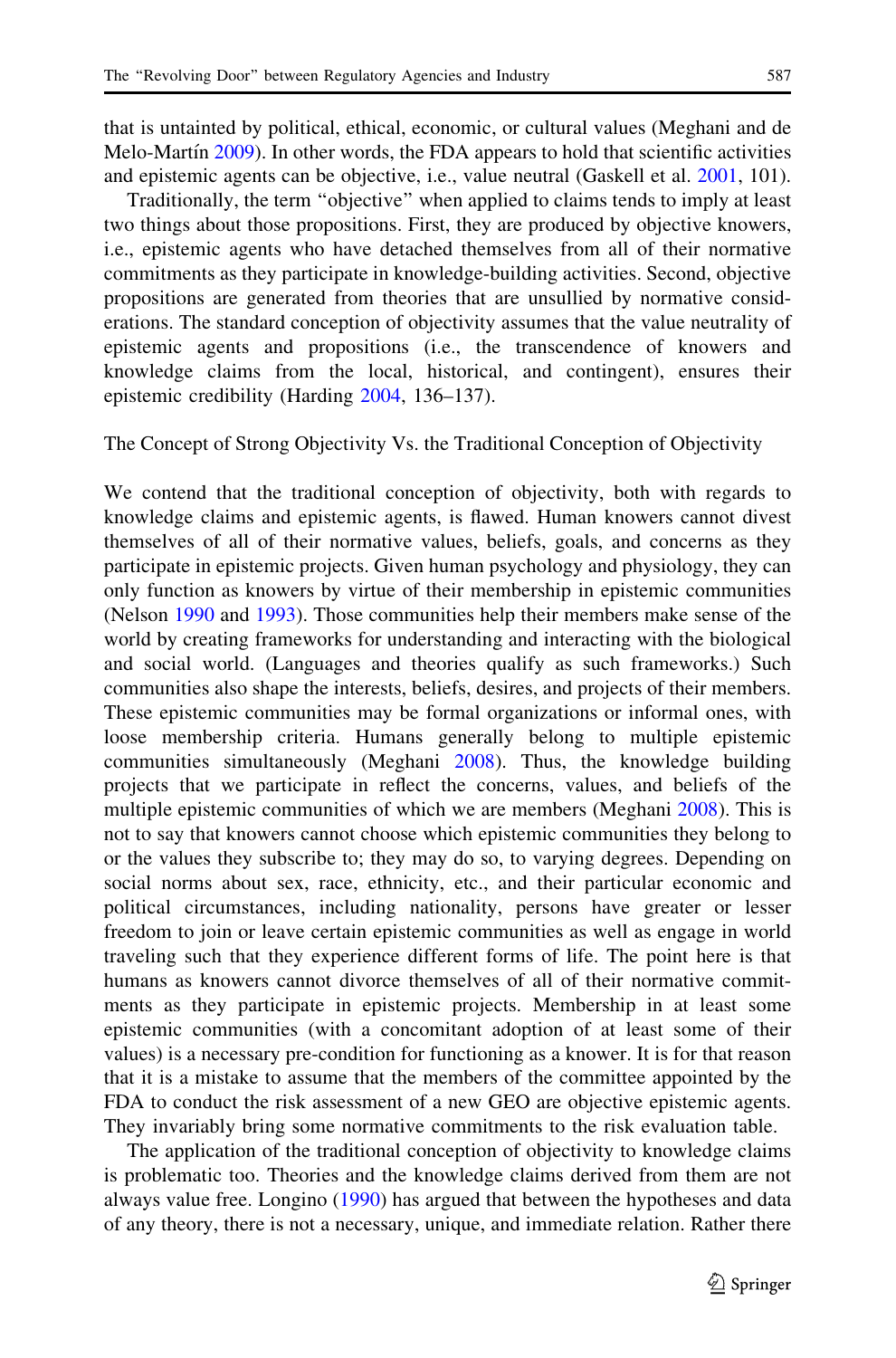is a gap, which can be bridged by different background assumptions. Longino makes the case that depending on one's background assumptions, one could read differently the same state of affairs, i.e., evidence  $(1990^{11}, 2002)$ .

Some of the background assumptions that mediate the relationship between hypotheses and evidence may carry normative commitments.<sup>12</sup> Given that the relationship between hypotheses and data is mediated by background assumptions that might be normatively loaded, it should not be assumed that the theories of risk assessment that the FDA uses to make its policies are value neutral. The agency's risk assessments are not necessarily value free.

There is also another reason for questioning the objectivity of FDA's risk assessments. All risk assessments have normative dimensions (Kuzma and Besley 2008; Meghani 2009; Lewenstein 2005). They are at work in each of the stages of risk assessment: hazard identification (or problem formulation for ecological risk assessment (ERA)), dose–response modeling (or characterization of effects for ERA), exposure assessment, and risk characterization (NRC 1983; EPA 1998). During problem formulation or hazard identification, the decision has to be made which factors will be designated risks that will be investigated. After all it is impossible to examine the risk potential of any and all factors. The parties

<sup>&</sup>lt;sup>11</sup> To demonstrate that background assumptions mediate the relationship between hypotheses and data, Longino uses an example from neuroscience. Behavioral endocrinologists Ehrhardt and Meyer-Bahlburg (1981) have theorized that differences in gender role behavior are significantly determined by fetuses' exposure to sex hormones (Longino 1990, 119). This theory is anchored in their research on girls with Congenital Adrenocortical Hyperplasis (CAH). CAH is a condition marked by higher than statistically normal production of androgen during female fetal development (Longino 1990, 114). Ehrhardt and Meyer-Bahlburg hypothesized that greater than normal exposure to androgen as fetuses causes these females to exhibit ''tomboyish'' behavior. As evidence they cited the correlation between girls with CAH and ''tomboyish'' behavior. On the basis of their research on CAH girls and drawing on cases in other mammalian species, for examples, rats, where behavior is hormonally determined, Erhardt and Meyer-Bahlburg theorize that prenatal exposure to sex hormones ''importantly influences'' gender role behavior in the human species (Longino 1990, 119).

Longino criticizes Erhardt and Meyer-Bahlburg for using loaded language (such as ''tomboyish'') in their study and for not taking into account that their evidence (i.e., the reports about the ''tomboyish'' behavior of CAH girls by the girls themselves and their parents and teachers) might be problematically influenced by the observers' expectations. She also contends that the relationship between their hypothesis (about CAH girls) and the evidence that they cite in support of it is mediated by a background assumption of which Ehrhardt and Meyer-Bahlburg appear to be unaware. The crucial bridging background assumption in question is a model of the brain that assumes that there is an uni-directional, causal relationship between brain structure and chemistry and behavior. Longino argues that if Erhardt and Meyer-Bahlburg had worked with an alternative model of the brain that recognized both agent intentionality and interaction between agents and their environment (along with brain structure and physiology) as determinants of human behavior, it is unlikely that they would draw as strong a causal connection between prenatal exposure to sex hormones and gender role behavior as they have done (This account is taken from Meghani's unpublished dissertation, Can Medical Theories Be Objective? (2006)).

 $12$  For instance, the two models of the brain rely on different "metaphysical assumptions about causality and human action,'' which have different attendant social, ethical, and political commitments and entailments (Longino 1990, 161). The model that draws a strong uni-directional relationship between brain structure and physiology is committed to a form of biological determinism. Such a model does not recognize the possibility of agency, including intentionality, thus, it limits our sense of ourselves as autonomous entities. Alternatively, the model that allows for agency, interaction between agents and their environment, and biology as determinates of behaviors confirms our sense of ourselves as capable of acting autonomously (Meghani's unpublished dissertation (2006)).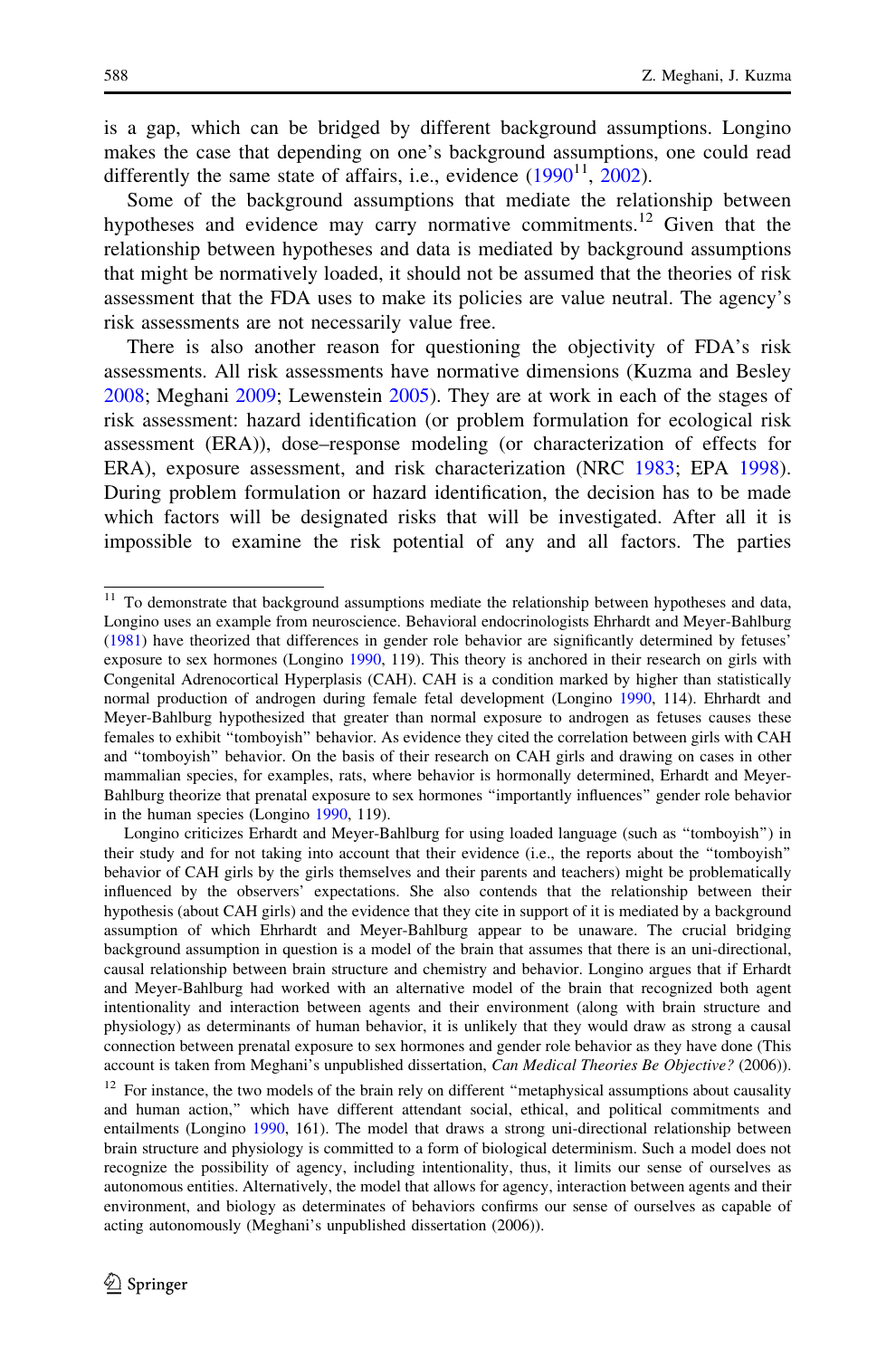responsible for deciding what should be considered a risk make a non-epistemic, normative decision about the matter. If they decide to study the impact of a new GE plant on human health but not the environment because studying the latter phenomenon might delay market introduction of the GE plant, they make a judgment that reflects a particular ranking of normative commitments. Alternatively, the decision to study the affect of the new GE plant on humans and the environment, even if it means putting off the entry of the product into the marketplace, mirrors a different ordering of values.

Risk characterization and risk management also may be influenced by nonepistemic considerations. Policymakers, in conjunction with psychologists, economists, and health physicists attempt to determine the kind and level of risk that the public would consider acceptable (Schrader-Frechette 1991, 55). Risk-costbenefit analysis (RCBA) is one of the ways in which risks are characterized for decision making (Schrader-Frechette 1991, 61). RCBA requires that risk experts convert risk, benefits, and costs of particular endeavors and products into monetary terms and weigh whether costs outweigh benefits. In doing that evaluators inevitably make normative judgments; they decide if the monetary value placed on costs, risks, and benefits appropriately represent the real cost, benefit, or risks at issue. A common cost is put in terms of detriments to human life (or the health of an ecological species) and the number of lives debilitated or lost by the risk. Risk experts make normative assumptions (i.e., they make suppositions that are shaped by cultural, ethical, economic, or political considerations) when they assign a monetary value on human or other life, such as whether to treat the young or the elderly as the same, the importance of considering susceptible populations in the risk distribution for cost-benefit analysis, and how non-fatal illnesses should be considered (e.g., Arnesen and Nord 1999). In determining whether the magnitude of risks, costs, or benefits should outweigh the distribution of those factors amongst different populations, non-epistemic value judgments are made by those assessing the risks (Schrader-Frechette 1991, 61).

We have argued that the traditional conception of objectivity is flawed because it assumes that it is possible for human knowers and propositions to transcend local, contingent, and historical values and interests. The methods that have been developed on the basis of that notion of objectivity to ensure the value neutrality of epistemic agents, theories, and observation claims have not been successful. Various philosophers of science and epistemologists have demonstrated that those approaches have failed to ensure the value neutrality of propositions and epistemic agents (Longino 1990; Harding 2004). The inability of those methods to identify the normative concerns shaping knowledge claims can be attributed to limited diversity within the epistemic community responsible for vetting knowledge claims. That narrowness of vision has resulted in knowers failing to recognize the contextual, historical, and contingent factors shaping scientific practice (Harding 1998; 2004, 128–129). It is because the values and interests shaping knowledge claims are shared by the members of the epistemic community that they do not stand out for those knowers. They are neutral background for them; they do not "see" them (Harding 2004, 128–129).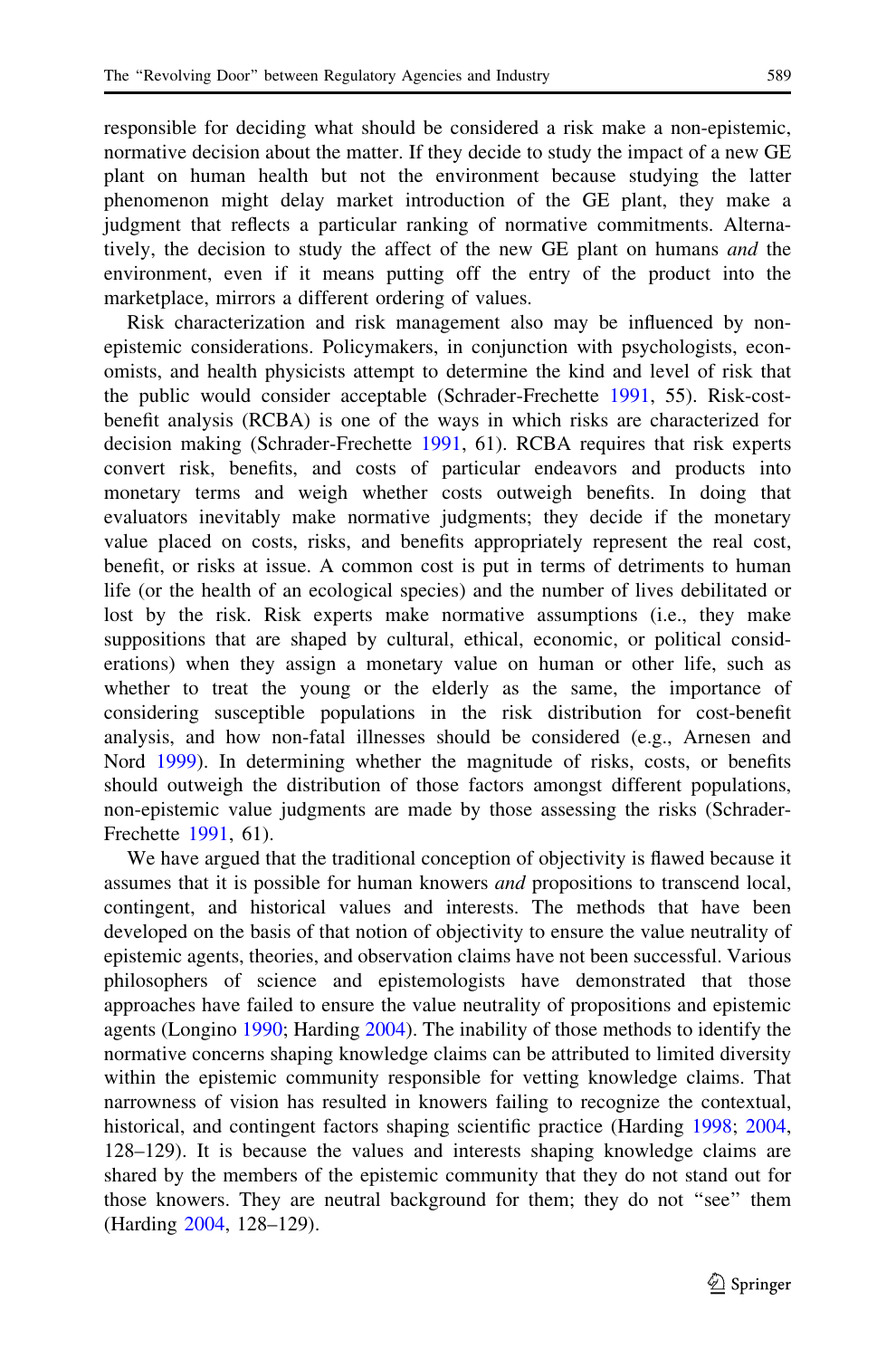In the interest of identifying the values shaping risk assessments and policy, we propose the adoption of the ''strong objectivity'' standard. The concept of strong objectivity was devised by Sandra Harding as an alternative to the standard conception of objectivity. She has argued that the traditional conception of objectivity is flawed and lacks rigor (Harding 1998, 2004). Harding contends that the standard conception of objectivity is only weakly objective because of its limited focus. It is solely concerned with identifying individual scientists' biases at work in the context of justification (Harding 1998, 132; 2004, 137). It assumes that the neutrality of scientific activity is assured by the process of peer review. It does not attempt to identify and interrogate the non-epistemic values, concerns, and beliefs that influence the decision of scientists to undertake a particular project as opposed to some other one or to adopt a specific research methodology rather than another one (Harding 2004). Those normative elements importantly shape scientific projects and the failure to identify and scrutinize them means that their influence goes unexamined and unchallenged. Moreover, the possibility of other lines of scientific inquiry based on different starting assumptions, values, and beliefs remain unexplored and unfulfilled. In the interest of investigating those other possible paths of scientific investigation and developments *and* for the sake of subjecting to scrutiny the values, concerns, and beliefs that shape choice of scientific projects, methodology, and hypotheses, Harding espoused adoption of the ''strong objectivity'' standard. Besides subjecting scientific inquiry to peer review, the strong objectivity approach requires that the choice of research question, design, and methodology be rigorously examined (Harding 2004). The ethical, economic, cultural, and political elements shaping scientific projects be identified and interrogated. However, as key normative commitments might be shared by the members of the scientific community, for all intents and purposes, they might not be able to ''see'' them, and thus, they would not be able to subject them to rigorous interrogation (Harding 2004). For the sake of identifying and questioning the values, beliefs, and concerns that shape their inquiry but which are invisible to them, Harding argued, scientists ought to engage with social groups who do not share their worldview. In particular, she advocated that scientific communities enter into dialogue with socially marginalized groups that are critical of the dominant norms (Harding 2004). By virtue of their outsider status, those groups are better positioned to identify and question the culturally pervasive beliefs, values, and concerns than the socially dominant groups. The analyses developed by marginalized groups $13$  are the product of a struggle to see through and beyond the account of social reality constructed by the culturally dominant paradigms (Hartsock  $1998$ , 37).<sup>14</sup> Harding should not be read as advocating the unquestioning acceptance of the criticism of the dominant world view constructed by marginalized groups. She holds that the analyses developed by the socially marginalized should be considered valuable *starting points* for discussions about the values, norms, and goals that ought to shape scientific inquiry (Harding 2004, 131). Of course, values, beliefs, and worldviews that fail to respect the moral equality and human rights of all persons would not be endorsed.

<sup>&</sup>lt;sup>13</sup> It is worth noting that this, like other knowledge building enterprises, is a communal endeavor.

<sup>&</sup>lt;sup>14</sup> Thus, it would be a mistake to assume that all members of marginalized group will *automatically* have this kind of critical understanding of the culturally dominant worldview.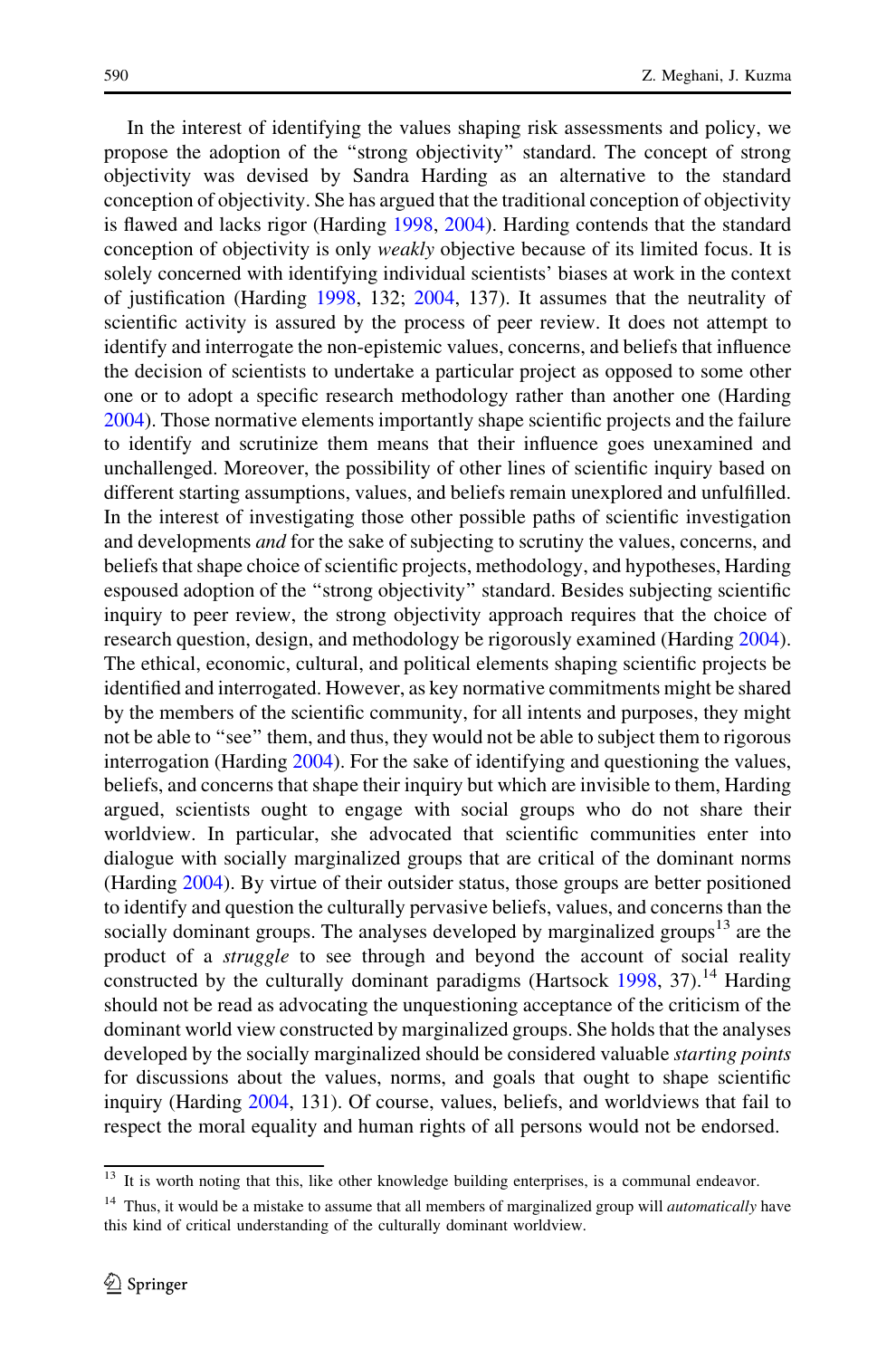By calling for the identification and interrogation of the normative concerns shaping scientific inquiry, Harding was not espousing the elimination of any and all ethical, economic, cultural, or political values, beliefs, and concerns identified through this engagement process (Harding 2004). Rather, she was arguing for scientific practice that, first, is aware of the particular values, beliefs, and concerns that shape its projects, and second, recognizes that a different set of normative commitments and worldview would open up a different line of scientific inquiry.

As the strong objectivity approach is more likely than the traditional (read: weak) objectivity one to identify and question the ethical, economic, cultural, or political values, beliefs, and concerns that shape scientific inquiry, we believe it should be used by regulatory agencies. Implementation of the strong objectivity standard by agencies such as the FDA would mean that the multiple stakeholders would have to be involved in regulatory decision-making about new technologies. Risk assessments, for instance, would no longer be conducted unilaterally by government experts (including industry veterans). Rather, stakeholders representing diverse interest groups would be part of the evaluation process. Joint decisions would have to be made about which normative concerns should determine risk evaluations. The deliberations amongst those at the regulatory decision-making table would not occur behind closed doors. They would have to take place in public. That transparency would do much to ensure public confidence in the regulatory review process. In addition, it is because the policy dialogue would be public that those who represent or belong to the socially dominant groups might be more likely to treat with respect those who speak for or belong to marginalized populations than they might otherwise.

Our proposal builds upon the ideas of scholars who have promoted deliberative democratic approaches to decision-making (e.g., Habermas). The National Research Council (NRC) describes one such approach that is most relevant to risk analysis, termed the analytical-deliberative process (NRC 1996). In this process, interested and affected parties are consulted at the beginning, end, and at all stages of risk analysis, and their viewpoints are to be taken into account in the regulatory decision making process. Their non-scientific specialized knowledge is to inform the risk analysis process. Thus, not only scientific but also cultural, economic, political, and ethical issues are to be considered. Our approach differs from the one advocated by the NRC in that we propose a more formalized method for inclusion of diverse stakeholders in the risk assessment process. In addition, we identify the shortcomings in the current regulatory process *and* we provide a rigorous epistemological theory in support of our stance. Other approaches like corporate moral responsibility (Brom et al. 2006) and the specific inclusion of ethical principles in deliberation (Mepham 1996) are worth noting, but also differ from our approach in that they do not focus on risk analysis in regulatory decision-making.

In the next section, we use a hypothetical case involving a GE fish to demonstrate the implementation of the strong objectivity method during the risk assessment process. The FDA has decided to consider GE animals as ''New Animal Drug,'' requiring the company manufacturing the genetically engineered organisms to provide risk and safety data about them (US FDA 2008 and 2009; Pollack 2010). There are at least two problems with that classification decision. First, it is unclear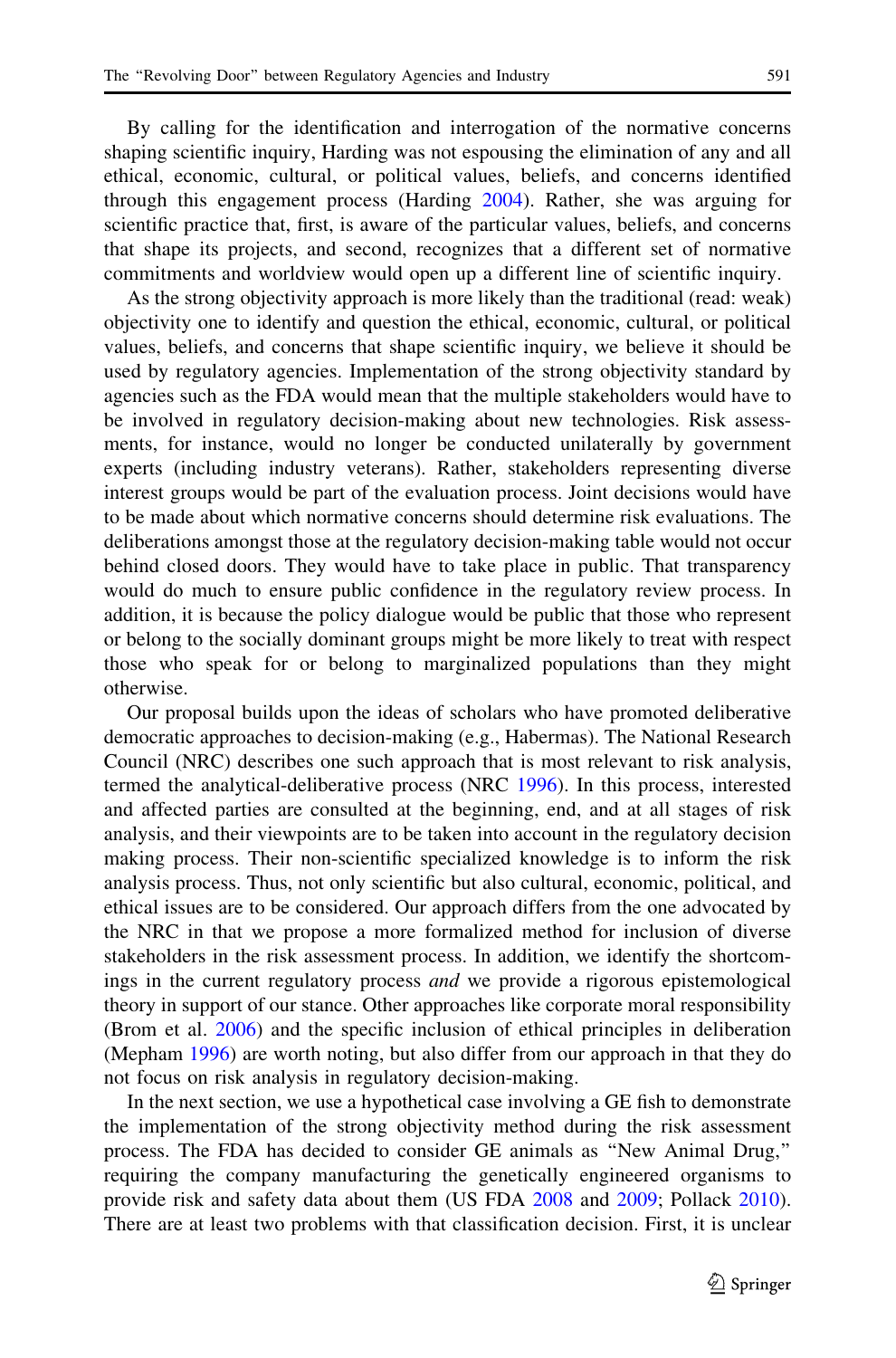how the drug regulatory guidelines will be interpreted to establish ecological risk assessment criteria for GE animals (and their offspring). Second, the application process for new drugs is confidential to protect the proprietary interests of pharmaceutical companies, and the piecemeal adoption of that protocol with regards to GE animals makes it unlikely that the public will have an opportunity to evaluate the risk assessments provided by the companies creating GE animals prior to the FDA's regulatory decision (Pollack 2007). For instance, the agency's review of the AquAdvantage Salmon, a fish genetically engineered to grow much faster than its conventional counterpart, was conducted behind closed doors because it was classified as a new veterinary drug, and whose developer, AquaBounty, claiming proprietary interest did not permit the FDA to make public the research and other supporting data it had provided to it (Layton 2010). Siobhan DeLancey, an FDA spokeswoman, defended the lack of transparency on the grounds that the agency had ''... obligations under the regulations to protect company confidential information'' (Layton 2010).

# The Strongly Objective Approach to GE Product Risk Assessment

Hypothetical Case of GE Fish

A genetically engineered Oreochromis niloticus (commonly known as tilapia) developed by Nutritious Fish Corporation is up for review at the FDA. The fish grows faster and is better able to resist certain bacterial infections than its non-genetically engineered counterpart. That translates into higher profits for fish farms; they can sell their stocks sooner and spend less (than they might otherwise) on treating infections resulting from or exacerbated by the conditions under which the fish are kept in the holding pens. While studies show that such fish tend to develop excessively large deformed heads and jaws and these traits are passed along to their offspring, including those that are the result of mating between it and non-GE fish, Nutritious Fish Corporation contends they are safe for human consumption. As evidence, the sponsoring company has submitted studies that show that in chemical terms the GE fish are substantially equivalent to their non-genetically engineered counterpart.

Ecologists, on the other hand, argue that if the GE tilapia were to escape into the wild, it might lead to the extinction of non-GE tilapia. They claim that the introduction of even a small number of GE fish, with a mating advantage due to size and a reduced likelihood of survival, would result in the eventual extinction of the local GE and non-GE tilapia population.<sup>15</sup>

Implementation of the Strong Objectivity Approach during the FDA's Risk Assessment of the Hypothetical GE Fish

Adoption of the strong objectivity approach in the risk assessment of the hypothetical GE fish would require that place be made for multiple stakeholders

<sup>&</sup>lt;sup>15</sup> This claim is based on research by Muir and Howard (1999).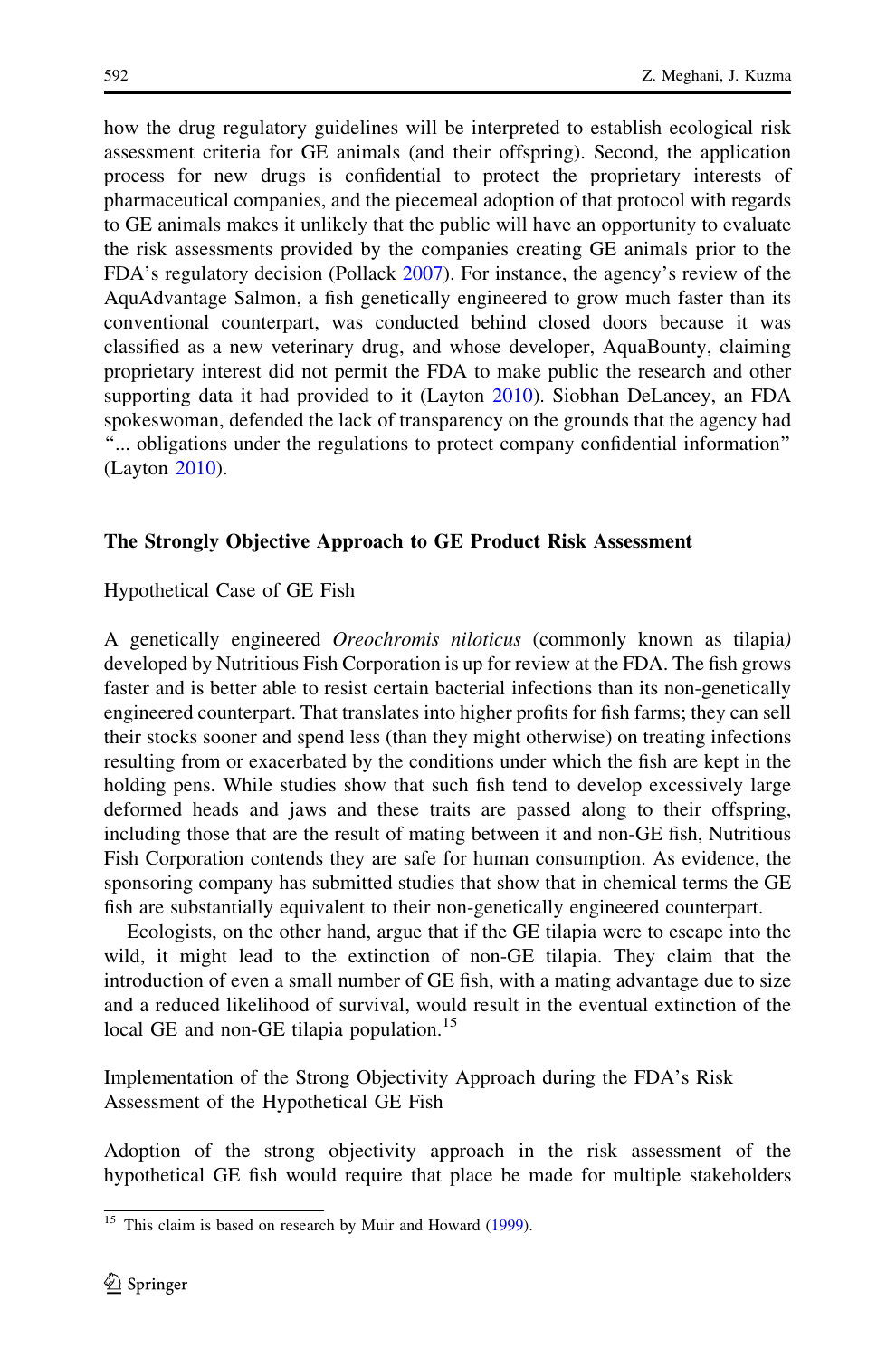at the FDA's risk assessment table. As argued earlier, the values and concerns shaping the evaluation are more likely to be identified and rigorously interrogated if the review process is structured to allow a diverse set of stakeholders to participate in the process than if it is limited to government experts (some of whom are former industry employees). The heterogeneous stakeholder group would jointly deliberate and decided upon which normative considerations should guide the risk evaluations of the new biotechnology. In addition, a well-balanced advisory committee, with the majority of members free from any conflict of interest would serve as consultants (US GAO 2004).

Participation in the process would not be limited to government (and former industry) experts. Not only marginalized environmental and animal rights groups would have to be seated at the table, various other constituencies would also have to be given a place, including representatives of fishermen opposed to fish farms. During the risk assessment process, the epistemic merits of the studies (such as adequacy of the sample size and the length of the studies) submitted by Nutritious Fish Corporation to the FDA would be scrutinized by scientific and risk experts (i.e., experts who were not affiliated with the industry or other stakeholders on the regulatory board) in the presence of the stakeholders. Special care would need to be taken to avoid noted problems with stakeholder engagement, such as ''group think'' (Tait 2009). Also, citizens would need to understand experts' reasoning processes and experts would have to learn more about ''practical modes of reason that inform the citizen's world'' (Fischer 2004, 24).

Following that, the risk assessment submitted by Nutritious Fish Corporation would be analyzed to identify the normative concerns underlying and shaping them. As the company evaluated the safety of the GE fish by conducting physicochemical comparison between it and its conventional counterpart, the stakeholders, along with scientific experts, would have the opportunity to identify the normative commitments motivating the sponsoring company's decision to use substantive equivalence as the criterion for risk assessment instead of, say, animal feed toxicity, allergenicity, or immunological studies. That discussion might focus on the fact that the use of substantive equivalence as an indicator of genetically engineered food's safety has been contested. The promotion of that concept as a marker of GE food's safety can be traced to the 1993 Safety Evaluation of Foods Derived by Modern Biotechnology report of the Organization for Economic Cooperation and Development (OECD). The report ''facilitated the transatlantic policy agenda of regulatory harmonization and trade liberalization'' by implying substantive equivalence in terms of physicochemical between GM (GE) food and its non-GM (GE) counterpart was indicative of the safety of the latter (Levidow et al. 2007, 34). Physicochemical comparison tests were favored by the OECD because the comparison tests could be readily implemented and conducted by various countries, setting the stage for global trade in GEOs (Levidow et al. 2007). Critics of the substantive equivalence standard have argued that the criterion reflects the interests of industry rather than that of the public. It did not provide adequate safety information because comparative data on conventional counterparts of GM food are not available (Levidow et al. 2007, 33 and 42). They also hold that more studies on the nutritional, toxicological, and immunological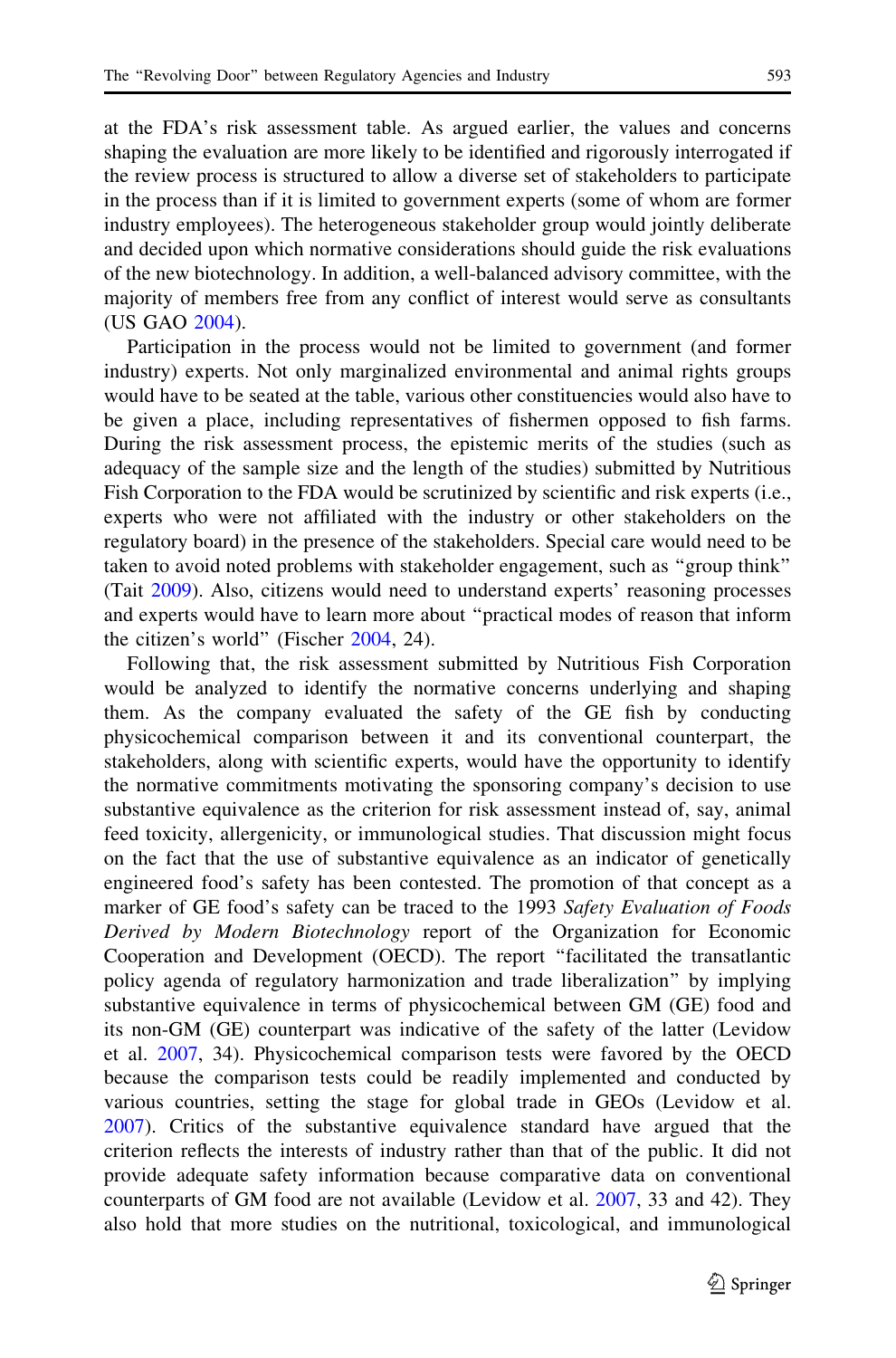differences and similarities between GM food and their conventional counterparts are needed (Levidow et al. 2007, 33 and 42).

In the discussion about the appropriateness of using substantial equivalence as the marker of safety, the various constituencies at the risk assessment table would have to consider the question whether national and global commercial interests should be privileged over a more careful, intensive, and thus, slower approach to ascertaining safety of the GE fish. Such a dialogue is crucial because risk assessment has normative dimensions, and, in a democracy, ethical, social, or political questions should be decided by the populace and not by scientific (and former industry) experts acting unilaterally. Furthermore, the resulting regulatory decision would have to take into account cost-benefit analyses for multiple stakeholders, including marginalized stakeholders, such as small scale organic fish producers who, if the GE fish were approved, would have to bear the cost of labeling for ''non-GMO'' fish products under the current voluntary labeling policies of the US's FDA (Kuzma and Besley 2008).

In the interest of transparency and accountability, the discussion at the risk evaluation table about the new GEO would have to be public. Closed door dialogues would be strongly discouraged, and permitted only if the advisory committee members were present and if absolutely necessary to protect the economic interests of the industry. However, it is worth considering that given that the fundamental principle of democracy is that the citizenry be able to engage in self-definition, the privileging of industry's economic interest over that value by not allowing the public access to information about risk assessment of a new GE product constitutes a violation of that principle.<sup>16</sup> Moreover, if a particular constituency raised an ethical concern about the GE fish, say in terms of its impact on the fishing community, government experts at the risk assessment table would no longer have the right to refuse to engage with that concern. They would not be able to claim that they were not charged with the responsibility of addressing such issues. The stakeholders at the table would have to engage in a dialogue about whether the use of the GE fish was justified given that it would be sold at a lower price than the non-GE tilapia and given that the possibility exists that it could escape into the wild, decimating the population of wild tilapia, thus compromising the livelihood of the fishing community that relied on its conventional counterpart. Health and ecological benefits of the GE tilapia would have to be considered by all ''interested and affected'' (NRC 1996) stakeholder groups and the scientific advisory committee.

The risk assessment of the GE fish based on the strong objectivity approach recognizes that such evaluations are normatively charged. A heterogeneous group of stakeholders must work together to identify the values shaping risk assessments and determine which normative concerns ought to underlie such evaluations. That process significantly differs from the FDA's current risk assessment protocol, which is based on the traditional conception of objectivity. It assumes that risk evaluations

<sup>&</sup>lt;sup>16</sup> This issue deserves extended treatment. However, given the limited scope of this paper, we are only able to acknowledge it. Achieving a balance between transparency and democracy which relies on it and allowing businesses to recoup investment on technology development through intellectual property protection might be difficult. But it must be done as the current practice of privileging business interests undermines citizen autonomy.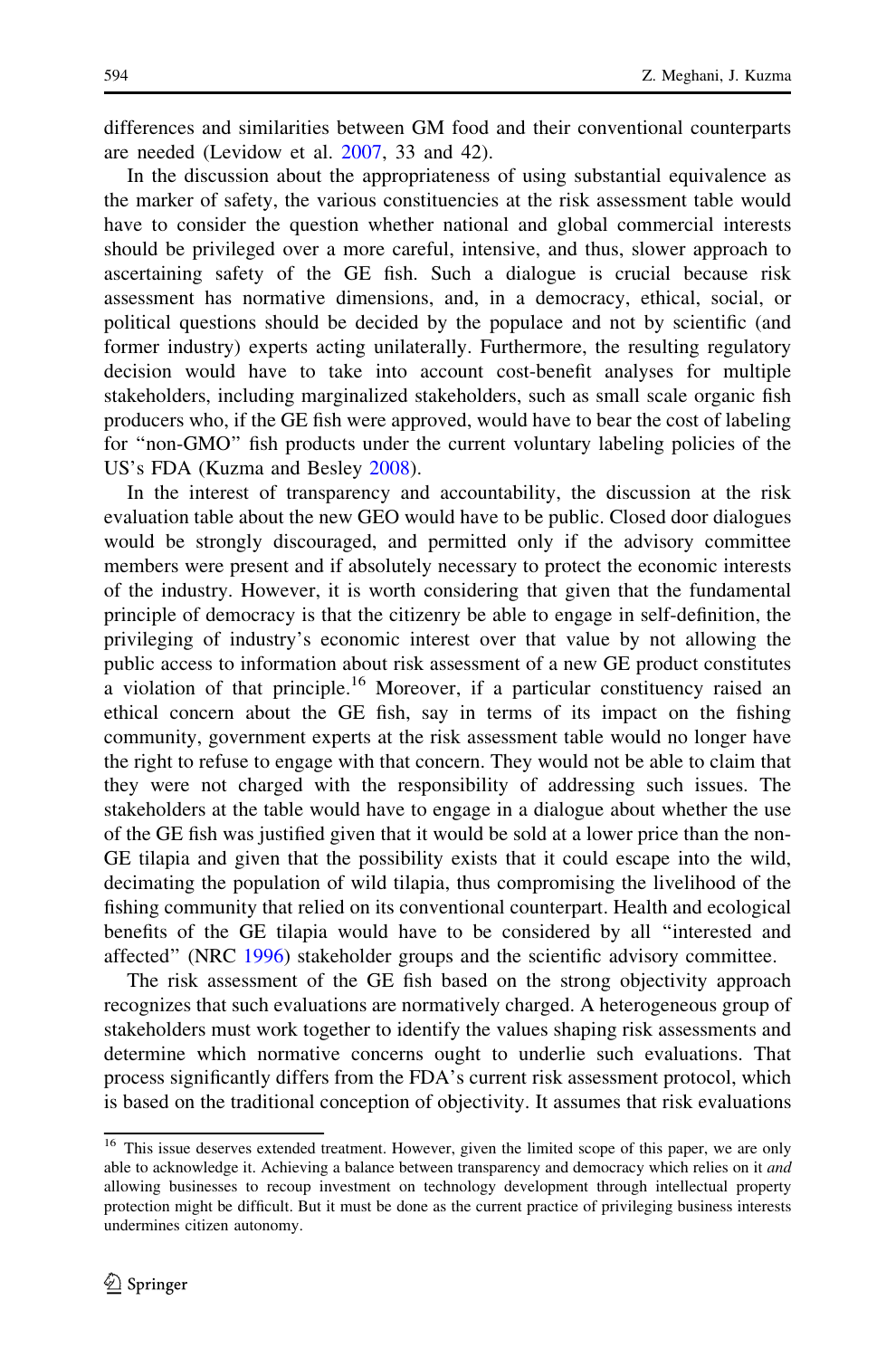are purely scientific endeavors that are value neutral. Decisions about whether the risks or benefits of new GEOs are acceptable are made unilaterally by government experts, some of whom are former industry experts. It does not guarantee nonindustry stakeholders voice in the process. We have argued that the risk assessment based on the standard notion of objectivity is flawed because it relies on the unwarranted epistemological assumption that knowers can detach themselves from all normative commitments as they participate in epistemic projects and that theories and the knowledge claims derived from those theoretical frameworks can be value neutral.

We contend that the FDA and other government agencies should commit to the strong objectivity approach to scientific inquiry (including risk assessment) because it recognizes that normative commitments shape human epistemic endeavors. A regulatory protocol based on that method would require that a diverse set of stakeholders be part of the process of evaluating new technologies. They would work together to identify and deliberate about the normative concerns that should shape regulatory decisions about new GEOs and other technologies. That public and transparent process would do much to inspire justified public trust in the regulatory process, regulations, and the government. Moreover, it would be democratic both in form (because multiple stakeholders would have a voice instead of just the industry) and substance.

#### Conclusion

We have argued that the current situation and lack of control over the revolving door between industry and regulatory agencies occasions at least three ethical and policy problems that have to do with public trust and fair representation. They indicate a public failure of the regulatory review process. Although we find the revolving door practice fundamentally problematic, we do not believe that the flow of personnel from industry to regulatory agencies and vice versa should be barred. Instead, we make the case, regulatory agencies, such as the FDA, ought to publicly acknowledge that policy decisions about new technologies (grounded on risk assessments of those entities) are not based solely on epistemic grounds, rather they are influenced by normative considerations. We also argue that regulatory agencies should re-configure the policy-making process so that it is strongly objective. They should involve multiple stakeholders in the regulatory review of new technologies, including agrifood biotechnologies. Given that democracies are committed to the idea that citizens have the right to decide which values they live by, the public should have say about the normative concerns that guide regulatory review and approval of new technologies. We hold that this system-wide change in the current approaches to regulation of new technologies is needed to control for industry bias. Democratic participatory mechanisms and transparency are essential for inspiring warranted public confidence in the government as the guardian of the citizenry's interest. The public should be able to decide which risks posed by new technological products are acceptable to it (Schrader-Frechette 1991; Rollin 1995; Kunreuther and Slovic 1996) by means of a democratic process (Rollin 1995;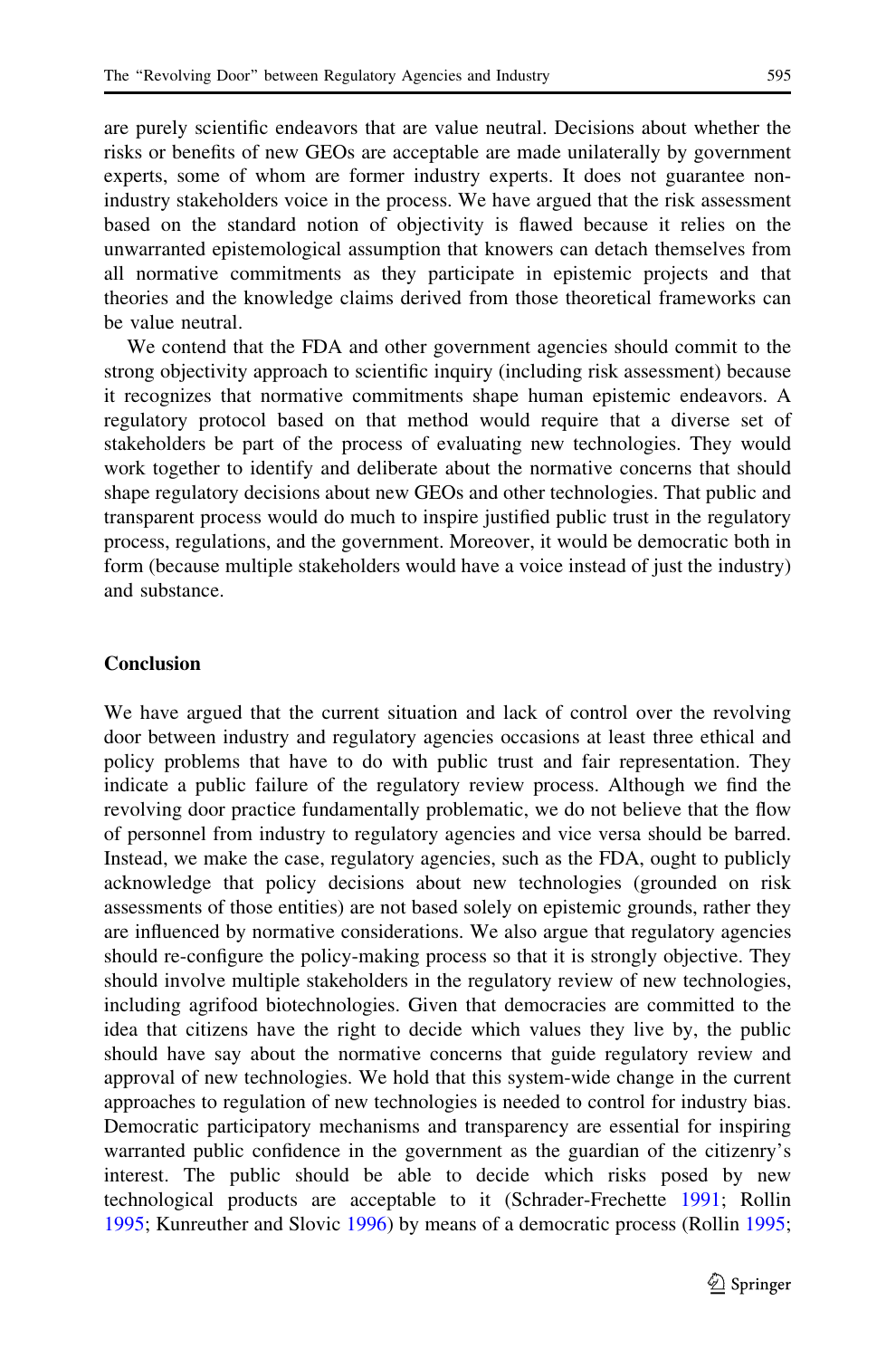Meghani 2009). Even the National Research Council, the operating arm of the US's premier scientific organization, has recommended analytical-deliberative approaches to risk analysis (NRC 1996) and the need to improve public participation in environmental decision-making (NRC 2008). The next step is to identify the political hurdles in implementing that approach and to devise strategies for overcoming them.

Acknowledgments Kuzma's work on this article was supported in part by National Science Foundation NIRT Grant SES-0608791 (Wolf, PI; Kokkoli, Kuzma, Paradise, Ramachandran, Co-PIs). Any opinions, findings, and conclusions or recommendations expressed in this article are those of the authors and do not necessarily reflect the views of the National Science Foundation. The authors would also like to thank Laura Yerhot, Research Assistant, Humphrey Institute, University of MN, for her initial literature review on the subject. We would also like to thank the anonymous reviewers who made helpful comments on an earlier version of this paper.

#### References

- Abraham, J., & Davis, C. (2007). Deficits, expectations and paradigms in British and American drug safety assessments prising open the black box of regulatory science. Science, Technology, and Human Values, 32(4), 399–431.
- Arnesen, T., & Nord, E. (1999). The value of DALY life: Problems with ethics and validity of disability adjusted life years. British Medical Journal, 319, 1423–1425.
- Beauchamp, T. L., & Walters, L. (1999). Ethical theory and bioethics. In T. Beauchamp & L. Walters (Eds.), Contemporary issues in bioethics (5th ed., pp. 1–32). Belmont, CA: Wadsworth Publishing Company.
- Bozeman, B., & Sarewitz, D. (2005). Public values and public failure in US science policy. Science and Public Policy, 32(2), 119–136.
- Brom, F., de Baker, E., DeBlonde, M., & de Graaff, R. (2006). Corporate moral responsibility. The Hague: Manual, LEI.
- Calmes, J. (2008). Financial crisis may give rise to new era of regulation. International Herald Tribune: The Global Edition of the New York Times. October 13.
- Ceccoli, S. J. (2004). Pill politics: Drugs and the FDA. Boulder: Lynne Rienner Publishers.
- Cohen, J., & Rogers, J. (1983). On democracy: Toward a transformation of American society. New York: Penguin.
- Dahl, R. A. (1989). Democracy and its critics. New Haven: Yale University Press.
- Eggan, D., & Kindy, K. (2010). Three of every four oil and gas lobbyists worked for federal government. The Washington Post. Available at [http://www.washingtonpost.com/wp-dyn/content/article/](http://www.washingtonpost.com/wp-dyn/content/article/2010/07/21/AR2010072106468.html?hpid=topnews) [2010/07/21/AR2010072106468.html?hpid=topnews](http://www.washingtonpost.com/wp-dyn/content/article/2010/07/21/AR2010072106468.html?hpid=topnews). Accessed 22 July 2010.
- Ehrhardt, A., & Meyer-Bahlburg, H. (1981). Effects of prenatal sex hormones on gender-related behavior. Science, 211, 1312–1318.
- EPA (Environmental Protection Agency). (1983). Guidelines for performing regulatory impact analysis (EPA-230-01-84-003). Washington, DC: US Government Printing Office.
- EPA, Environmental Protection Agency. (1998). Guidelines for ecological risk assessment. Federal Register, 63(93), 26846–26924.
- Ferrara, J. (1998). Revolving doors: Monsanto and the regulators. *The Ecologist*, 28(5), 280–287.
- Fischer, F. (2004). Professional expertise in a deliberative democracy: Facilitating participatory inquiry. The Good Society, 13(1), 21–27.
- Fung, A. (2007). Democratic theory and political science: A pragmatic method of constructive engagement. American Political Science Review, 101(3), 443–458.
- Gaskell, G., Einsiedel, E., Priest, S., Eyck, T. T., Allum, N., & Torgersen, H. (2001). Troubled waters: The transatlantic divide on biotechnology policy. In G. Gaskell & M. Bauer (Eds.), Biotechnology 1996–1999: The Years of Controversy (pp. 96–115). London: Science Museum Press.
- Grundmann, R., & Stehr, N. (2003). Social control and knowledge in democratic societies. Science and Public Policy, 30, 183–1886.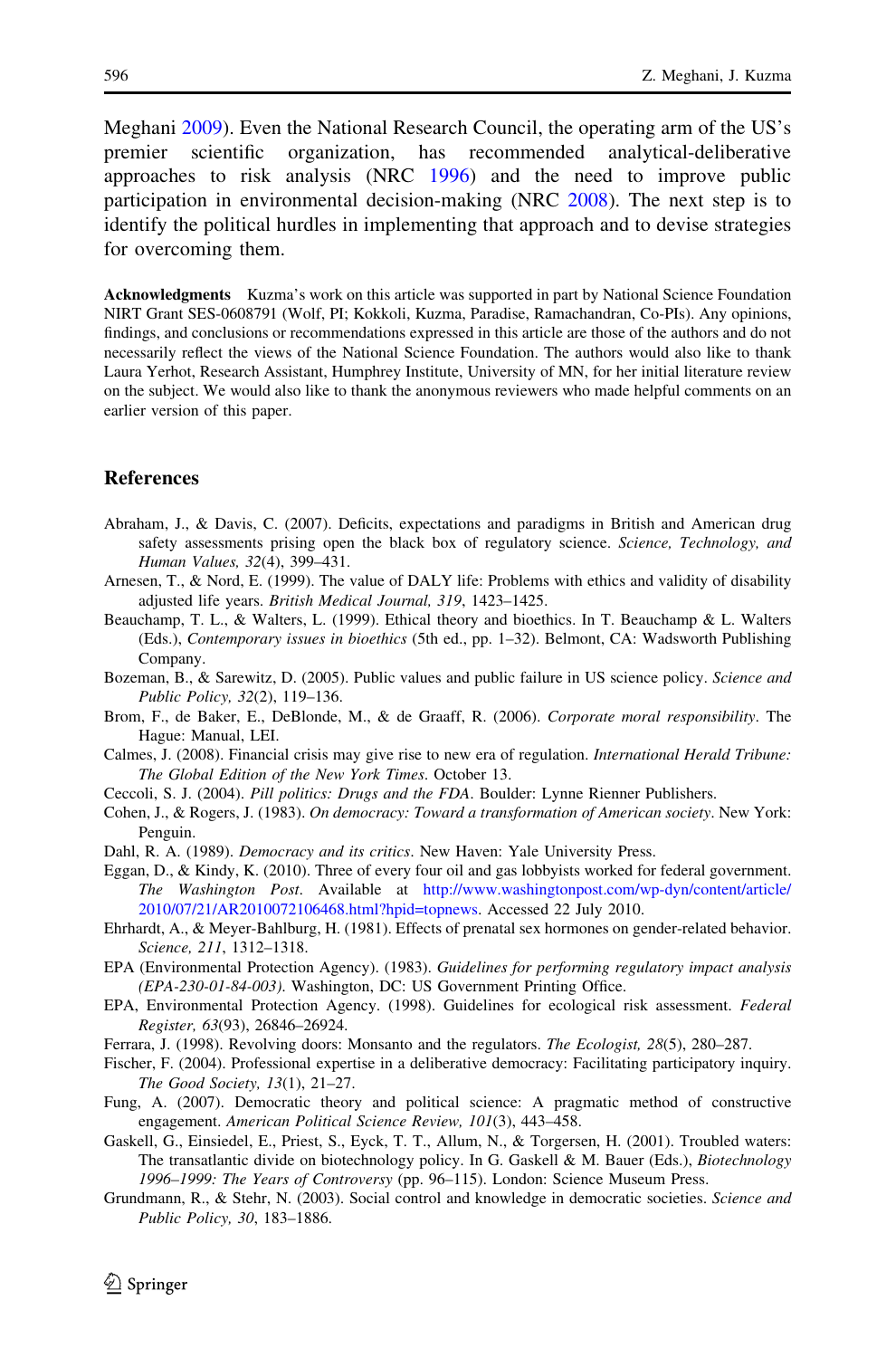- Harding, S. (1998). Is science multicultural? postcolonialism, feminism, and epistemologies. Bloomington and Indianapolis: Indian UP.
- Harding, S. (2004). Rethinking standpoint epistemology: What is ''Strong Objectivity?''. In S. Harding (Ed.), The feminist standpoint theory reader: Intellectual and political controversies (pp. 127–140). London: Routledge.
- Hartsock, N. (1998). The feminist standpoint: Developing the grounds for a specifically feminist historical materialism. In S. Harding (Ed.), The feminist standpoint theory reader: Intellectual and political controversies (pp. 35–53). London: Routledge.
- Jasanoff, S., & Wynne, B. (1998). Science and decisionmaking. In S. Rayner & E. Malone (Eds.), Human choice and climate change (pp. 1–87). Columbus: Battelle.
- Karwaki, T. E. (1996) The FDA and the biotechnology industry: A symbiotic relationship? 71 Washington Law Review, 821.
- Kerwin, C. M. (2003). Rulemaking: How government agencies write law and make policy (3rd edn., Chap. 2, pp. 39–85). CQ Press, ''The Process of rulemaking''.
- Kunreuther, H., & Slovic, P. (1996) Science, values, and risk. Annals of the American Academy of Political and Social Science, 545, Challenges in Risk Assessment and Risk Management, 116–125.
- Kuzma, J., & Besley, J. (2008). Ethics of risk analysis and regulatory review: From bio- to nanotechnology. Nanoethics, 2(2), 149–162.
- Kuzma, J., Larson, J., & Najmaie, P. (2009). Evaluating oversight systems for emerging technologies: A case study of genetically engineered organisms. Journal of Law Medicine and Ethics, 37(4), 546–586.
- Kuzma, J., & Meghani, Z. (2009). A possible change in the U.S. risk -based decision making for emerging technological products: Compromised or enhanced objectivity? EMBO Report, 10, 1–6.
- Lang, J. T., & Hallman, W. K. (2005). Who does the public trust? The case of genetically modified food in the United States. Risk Analysis, 25(5), 1241–1251.
- Layton, L. (2010). FDA considers approving genetically modified salmon for human consumption. The Washington Post. Available at [http://www.washingtonpost.com/wp-dyn/content/article/2010/](http://www.washingtonpost.com/wp-dyn/content/article/2010/09/06/AR2010090602424_pf.html) [09/06/AR2010090602424\\_pf.html](http://www.washingtonpost.com/wp-dyn/content/article/2010/09/06/AR2010090602424_pf.html). Accessed 7 September 2010.
- Levidow, L., Murphy, J., & Carr, S. (2007). Recasting ''substantial equivalence'': Transatlantic governance of gm food. Science, Technology and Human Values, 32(1), 26–64.
- Lewenstein, B. (2005). What counts as a 'social and ethical issue' in nanotechnology? HYLE International Journal for Philosophy of Chemistry, 11(1), 5–18.
- Longino, H. (1990). Science as social knowledge: Values and objectivity in scientific inquiry. Princeton: Princeton UP.
- Longino, H. (2002). The fate of knowledge. Princeton: Princeton UP.
- Mattera, P. (2004). USDA Inc.: How Agribusiness has hijacked regulatory policy at the US Department of Agriculture. Agribusiness Accountability Initiative and Corporate Research Project, Good Jobs First.
- Meghani, Z. (2008). Values, technologies, and epistemology. Journal Agriculture and Human Values, 25, 25–34.
- Meghani, Z. (2009). The FDA, normativity of risk assessment, GMOs, and American democracy. Journal of Agricultural and Environmental Ethics, 22, 125–139.
- Meghani, Z., & de Melo-Martín, I. (2009). The US food and drug administration's evaluation of the safety of animal clones: A failure to recognize the normativity of risk assessment projects. Bulletin of Science, Technology and Society, 29, 9–17.
- Meijboom, F. L. B., Visak, T., & Brom, F. W. A. (2006). From trust to trustworthiness: Why information is not enough in the food sector. Journal of Agricultural and Environmental Ethics, 19, 427–442.
- Mepham, B. (1996). Ethical analysis of food biotechnologies: An evaluative framework. In B. Mepham (Ed.), Food ethics (pp. 101–119). London: Routledge.
- Muir, W. M., & Howard, R. D. (1999). Possible ecological risks of transgenic organism release when transgenes affect mating success: sexual selection and the Trojan gene hypothesis. PNAS, 96, 13853–13856.
- Nelson, L. H. (1990). Who knows: From quine to a feminist empiricism. Philadelphia: Temple University Press.
- Nelson, L. H. (1993). Epistemological communities. In L. Alcoff & E. Potter (Eds.), Feminist epistemologies (pp. 121–160). New York: Routledge.
- Newell, P. (2003). Globalization and the governance of biotechnology. Global Environmental Politics, 3, 56–71.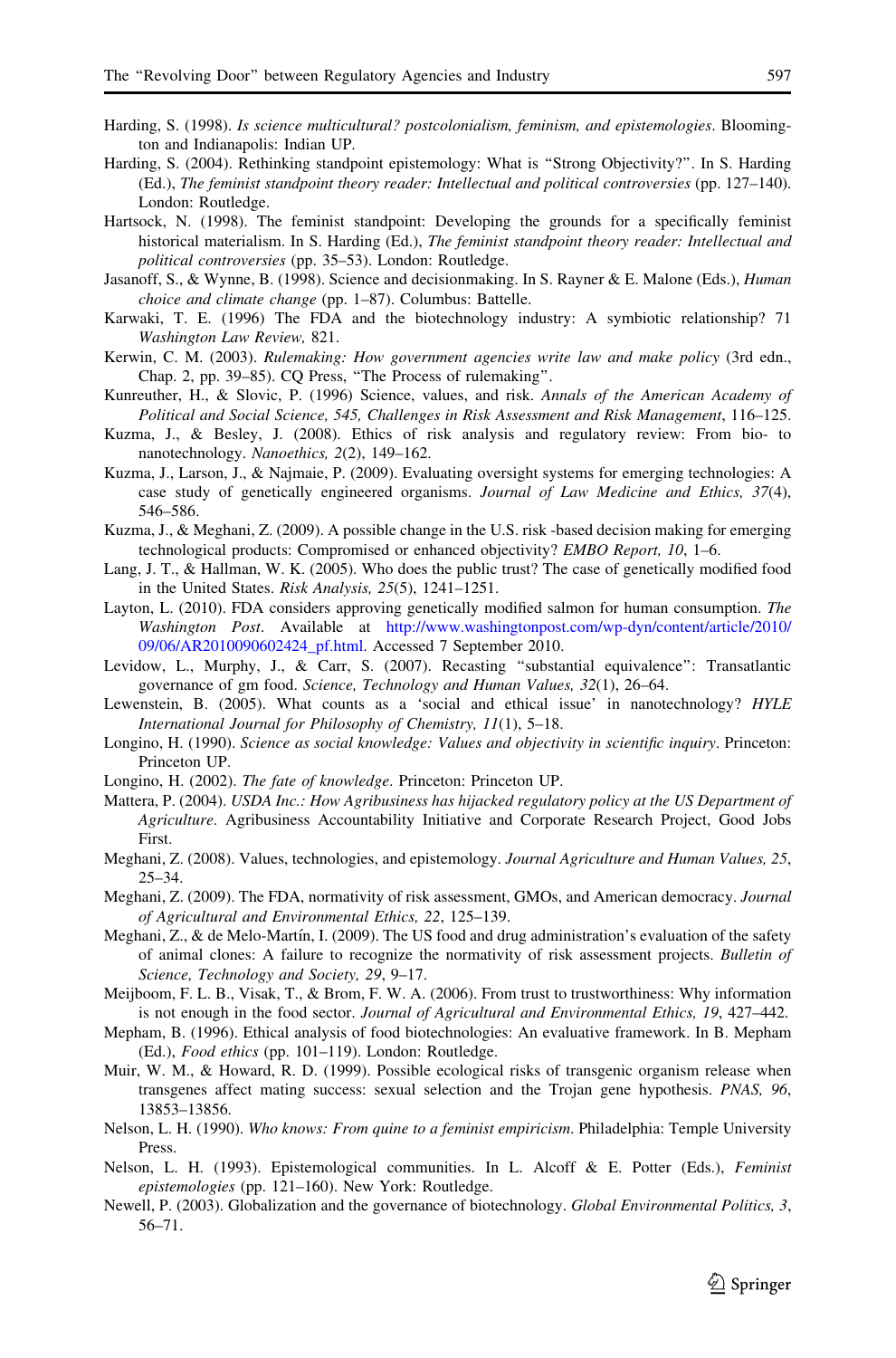- Nielsen, K. (1985). Equality and liberty: A defense of radical egalitarianism. Totowa, NJ: Rowman and Allanheld.
- NRC (National Research Council). (1983). Risk assessment in the federal government: Managing the process. Washington, DC: National Academy Press.
- NRC (National Research Council). (1996). *Understanding risk*. Washington, DC: National Academy Press.
- NRC (National Research Council). (2000). Genetically modified pest-protected plants: Science and regulation. Washington, DC: National Academy Press.
- NRC (National Research Council). (2002). Environmental effects of transgenic plants. Washington, DC: National Academies Press.
- NRC (National Research Council). (2008). Public participation in environmental assessment and decision making. Washington, DC: National Academies Press.
- OMB (Office of Management and Budget). (2009). Federal regulatory review. Federal Register, 74(37), 8819.
- OSTP (Office of Science and Technology Policy). (1986). Coordinated framework for the regulation of biotechnology. Federal Register, 51, 23302.
- OSTP (Office of Science and Technology Policy). (2000). Food and agricultural biotechnology initiatives: Strengthening science-based regulation. Available at [http://clinton4.nara.gov/WH/EOP/](http://clinton4.nara.gov/WH/EOP/OSTP/html/0058.html) [OSTP/html/0058.html](http://clinton4.nara.gov/WH/EOP/OSTP/html/0058.html). Accessed 20 July 2010.
- PIFB (Pew Initiative on Food and Biotechnology). (2006a). Public sentiment about genetically modified food. Available at [http://www.pewtrusts.org/uploadedFiles/wwwpewtrustsorg/Public\\_Opinion/](http://www.pewtrusts.org/uploadedFiles/wwwpewtrustsorg/Public_Opinion/Food_and_Biotechnology/2006summary.pdf) [Food\\_and\\_Biotechnology/2006summary.pdf](http://www.pewtrusts.org/uploadedFiles/wwwpewtrustsorg/Public_Opinion/Food_and_Biotechnology/2006summary.pdf). Accessed 20 July 2010.
- PIFB (Pew Initiative on Food and Biotechnology). (2006b). Agicultural biotechnology: Information disclosure. Available at http://www.pewtrusts.org/uploadedFiles/wwwpewtrustsorg/Summaries -[\\_reports\\_and\\_pubs/PIFB\\_AgBiotech\\_Info\\_Disclosure\\_Workshop\\_Report.pdf.](http://www.pewtrusts.org/uploadedFiles/wwwpewtrustsorg/Summaries_-_reports_and_pubs/PIFB_AgBiotech_Info_Disclosure_Workshop_Report.pdf) Accessed 20 July 2010.
- Pollack, A. (2007). Without US rules, biotech food lacks investors. NY Times. Available at <http://www.nytimes.com/2007/07/30/washington/30animal.html?pagewanted=print>. Accessed 25 January 2009.
- Pollack, A. (2010). Genetically altered salmon get closer to the table. NY Times. Available at [http://](http://www.nytimes.com/2010/06/26/business/26salmon.html?hp) [www.nytimes.com/2010/06/26/business/26salmon.html?hp](http://www.nytimes.com/2010/06/26/business/26salmon.html?hp). Accessed 25 June 2010.
- Prakash, A., & Kollman, K. (2003). Biopolitics in the EU and the US: A race to the bottom or convergence to the top? International Studies Quarterly, 47, 617–641.
- RDWG (Revolving Door Working Group) (2005). A matter of trust: How the revolving door undermines public confidence in government and what to do about it.
- Reuters. (2001). Bush names monsanto executive linda fisher for senior EPA Job. Available at <http://www.mindfully.org/Reform/Monsanto-Fisher-EPA-Job.htm>. Accessed 25 March 2009.
- Rollin, B. (1995). The frankenstein syndrome: Ethical and social issues in the genetic engineering of animals. New York: Cambridge UP.
- Schrader-Frechette, K. (1991). Risk and rationality: Philosophical foundations for populist reforms. Berkeley: University of California Press.
- Siegrist, M., Keller, C., Kastenholz, H., Frey, S., & Wiek, A. (2007). Laypeople's and expert's perceptions of nanotechnology hazards. Risk Analysis, 27, 59–69.
- Tait, J. (2009). Upstream engagement and the governance of science. EMBO Rep, 10, S18–S22.
- Thompson, P. B. (2007). Food biotechnology in ethical perspective. Berlin: Springer.
- United States General Accounting Office. (2004). Report to congressional requesters ''federal advisory committees additional guidance could help agencies better ensure independence and balance'' GAO-04-328. Available at <http://www.gao.gov/new.items/d04328.pdf>. Accessed 10 February 2009.
- United States Regulatory Agencies Unified Biotechnology Website. (2009). Welcome. Available at <http://usbiotechreg.nbii.gov/>. Accessed 13 March 2009.
- United States's Food, Drug Administration. (2008). FDA's Response to Public Comment on the Animal Cloning Risk Assessment, Risk Management Plan, and Guidance for Industry. Available at [http://www.fda.gov/AnimalVeterinary/SafetyHealth/AnimalCloning/ucm055491.htm.](http://www.fda.gov/AnimalVeterinary/SafetyHealth/AnimalCloning/ucm055491.htm) Accessed 12 July 2010.
- United States's Food and Drug Administration. (2009) Questions and Answers about Transgenic Fish. Available at [http://www.fda.gov/AnimalVeterinary/ResourcesforYou/ucm047112.htm.](http://www.fda.gov/AnimalVeterinary/ResourcesforYou/ucm047112.htm) Accessed 12 July 2010.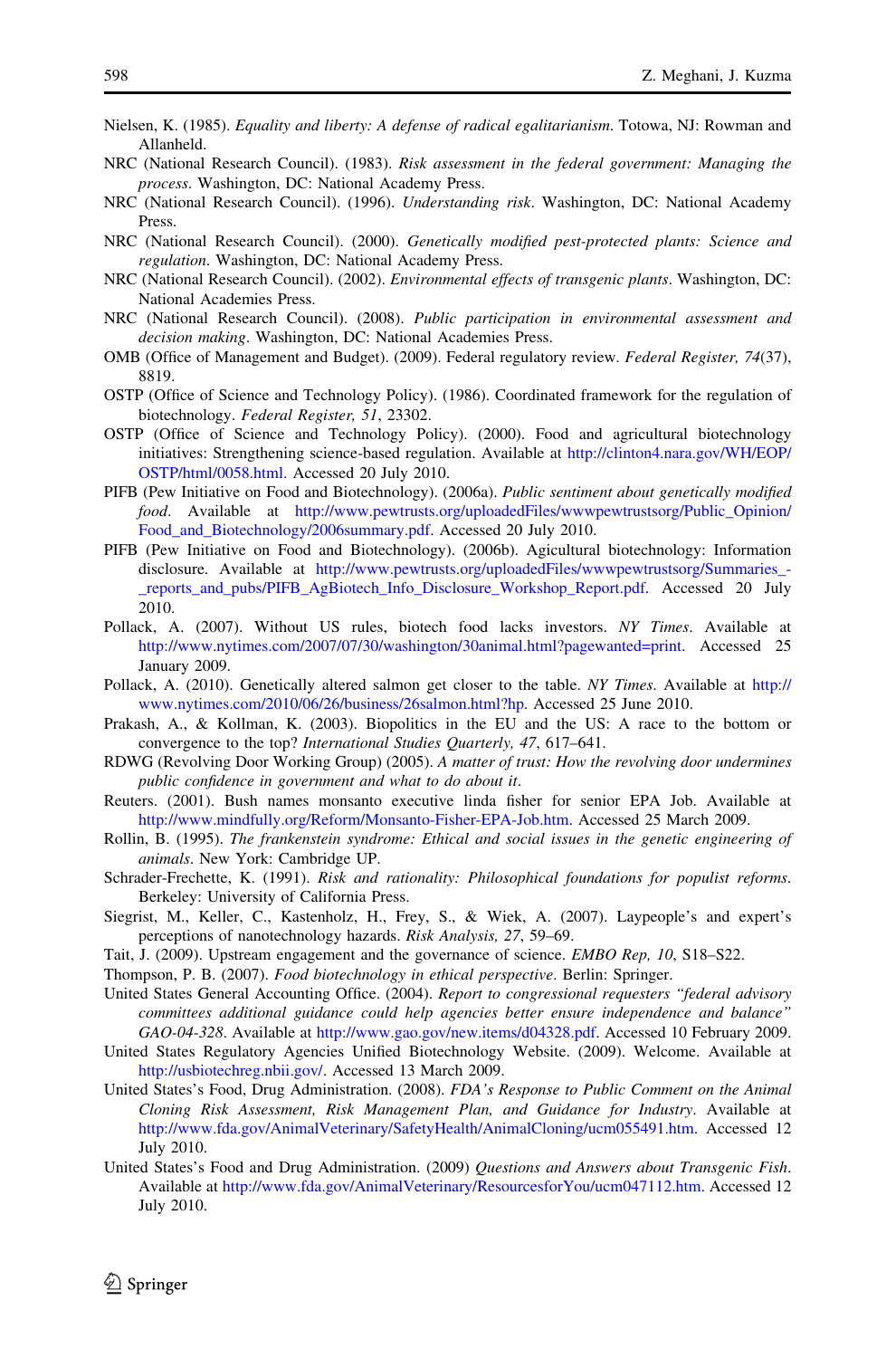- United States's Food and Drug Administration. (2008). Center for Veterinary Medicine, Information for Consumers: Questions and Answers about Transgenic Fish. Available at [http://www.fda.gov/cvm/](http://www.fda.gov/cvm/transgen.htm) [transgen.htm](http://www.fda.gov/cvm/transgen.htm). Accessed 24 September 2008.
- United States's Food and Drug Administration. (2008). FDA's Mission Statement. Available at from <http://www.fda.gov/opacom/morechoices/mission.html>. Accessed 22 December 2008.
- White House (1993). Regulatory planning and review: Executive Order #12866. Available at [http://govinfo.library.unt.edu/npr/library/direct/orders/2646.html.](http://govinfo.library.unt.edu/npr/library/direct/orders/2646.html) Accessed 20 July 2010.
- White House (2007). Regulatory planning and review: Executive Order #12866. Federal Register 72 (14). Available at <http://edocket.access.gpo.gov/2007/pdf/07-293.pdf>. Accessed 20 July 2010.
- Wiktorowicz, M. E. (2003). Emergent patterns in the regulation of pharmaceuticals: Institutions and interests in the US, Canada, Britain, and France. Journal of Health, Politics, Policy and Law, 28, 615–658, pp. 634–635.